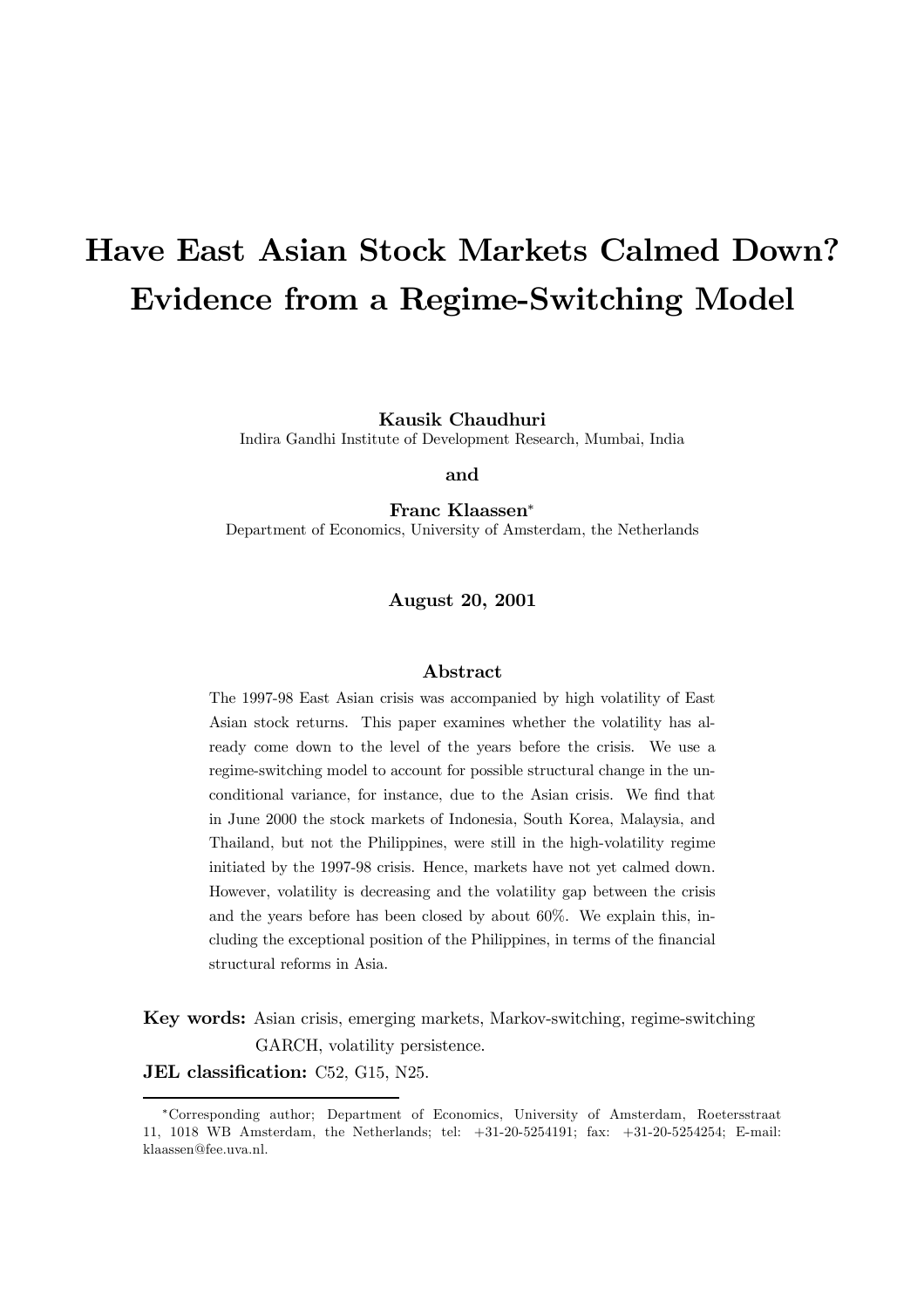# 1 Introduction

The collapse of the Thai baht in July 1997 marked the beginning of a period of economic crisis in East Asia. This "Asian crisis" was accompanied by severe output contractions, large devaluations of currencies with respect to the U.S. dollar and sharp drops in stock prices. The persistence and depth of the recession exceeded early expectations, and only in the second half of 1998 the level of national income bottomed out (IMF (1999a, p.15)). This is also reflected by the turnaround in the development of the stock price levels.

Another aspect of the length of the crisis and its aftermath concerns the economic uncertainty during and after the crisis. Economic uncertainty is partly reflected by the volatility of stock prices. Moreover, stock volatility is also a determinant of investment decisions and the inflow of foreign capital needed for economic recovery. Hence, besides the level of stock prices, also their volatility can be viewed as an indicator for the length of the crisis.

The current paper examines the length of the Asian crisis by analyzing this volatility of stock prices. Volatility surged dramatically during the crisis. Our purpose is to examine whether East Asian stock markets have already calmed down, that is, whether stock volatility is now (year 2000) the same as it was in the years before the crisis.

We use data on local currency stock market indices for five countries that are commonly viewed as the "crisis countries", namely Indonesia, South Korea, Malaysia, the Philippines and Thailand. The data period is January 1989 to June 2000, and we have weekly data. The model employed is regime-switching GARCH, which will be discussed later on in this introduction. We find that for four countries volatility has not yet come down to its pre-crisis level, although about 60% of the volatility gap between the crisis and the years before has been closed. The exception is the Philippines, where markets have calmed down.

To explain these results, we analyze the causes of an economic crisis. The literature has forwarded several explanations. One argument runs in terms of deteriorating macroeconomic fundamentals, such as current account deficit, government budget deficit, slowdown in output growth, loss in foreign exchange reserves and a high level of short-term external debt. These factors may result in a crisis (Kaminsky (1998)). Another argument is based on self-fulfilling crises, where fixed exchange rate systems collapse even for countries with good macroeconomic fundamentals (Eichengreen and Wyplosz (1993), Obstfeld (1996)).

The East Asian crisis, however, goes beyond these models, as it also involves structural distortions in the corporate and financial sectors. These partly originated from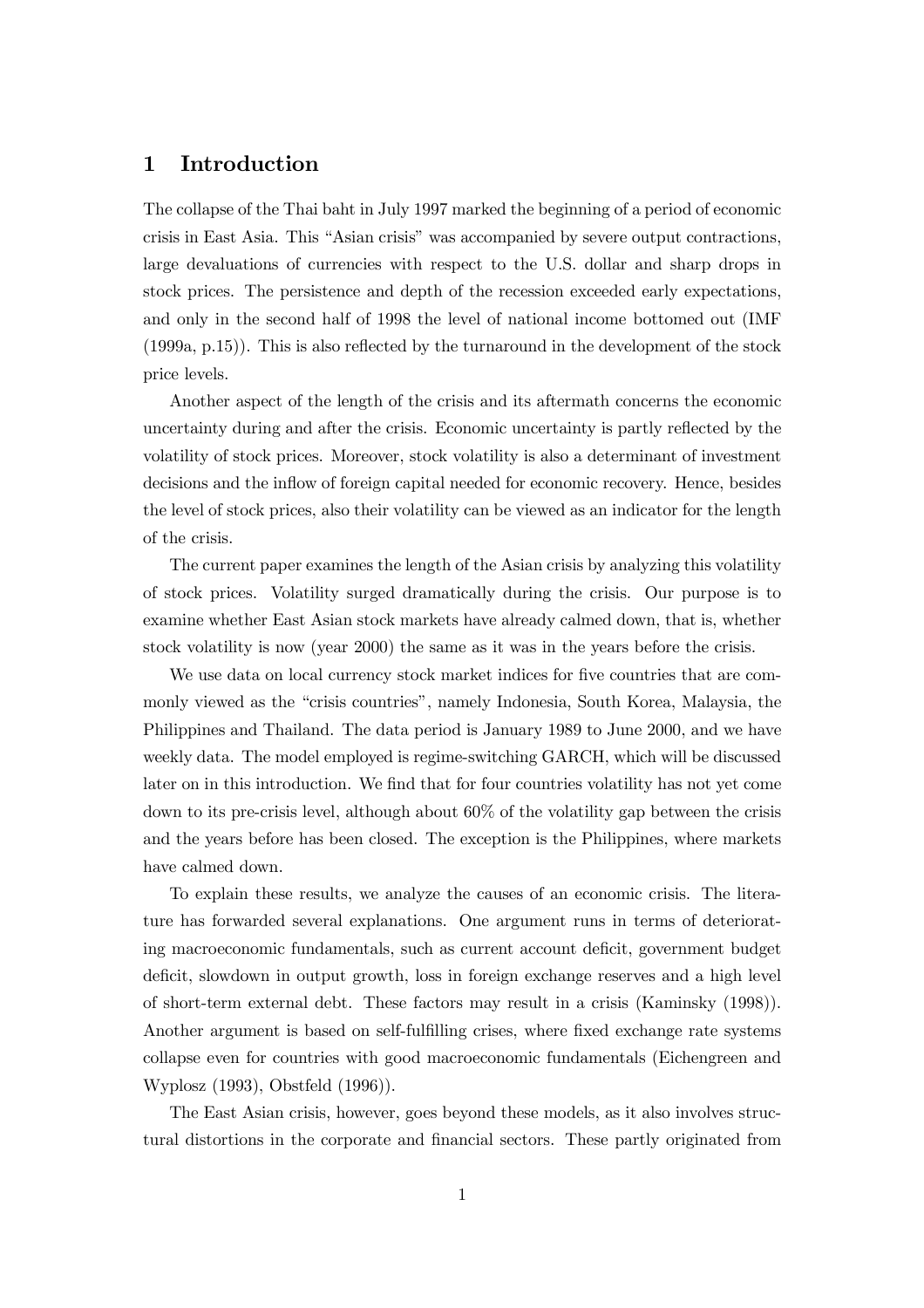moral hazard behavior. For instance, firms were supported by governments through public guarantees, so that firm managers were tempted to invest too much in risky projects. In a similar way, government and international support programs for the financial sector led national and international banks to lend excessively to projects that were unprofitable from a social point of view. In addition, there was a mismatch of maturity and liquidity between deposits and loans, as local banks transformed short-term debt into long-term illiquid loans to firms. These structural distortions made the East Asian countries vulnerable to adverse economic circumstances; see Corsetti, Pesenti and Roubini (1999), Krugman (1998) and Rodrik and Velasco (1999) for a detailed analysis on the causes of the Asian crisis.

Because of the weak structural situation in East Asia, the crisis countries have carried out important structural reforms, often stimulated by the IMF. This is a lengthy process and it is still going on; see Kawai (2000). We will argue that this can be seen as one of the reasons behind our empirical results concerning the persistence of stock volatility, including the exceptional position of the Philippines.

From an econometric point of view, the question is what type of model one should use to analyze the persistence of the Asian crisis in stock volatility. In the existing literature one often uses the generalized autoregressive conditional heteroskedasticity (GARCH) model to examine study persistence (see Bollerslev, Chou and Kroner (1992) for an overview). One typically finds high or even permanent persistence of shocks in volatility. Also for our data the GARCH results point at an integrated GARCH (IGARCH) model, where shocks have an even permanent effect on volatility. This would mean that, for instance, the surge in volatility due to the Asian crisis affects volatility for a long time, or even permanently. We think such a result needs some further investigation.

The high estimated volatility persistence of shocks according to GARCH may be the result of structural change in the variance process. For example, if the variance is high but constant for some time and low but constant otherwise, persistence of such high and low homoskedastic periods already results in volatility persistence. A GARCH model, which cannot capture persistence of such periods, puts all volatility persistence in the persistence of individual shocks; see also Lamoureux and Lastrapes (1990). This is related to Perron's (1989) work on the mean equation. He argues that structural breaks in the level make it more difficult to reject the unit-root hypothesis (permanent persistence of shocks in the mean) for an actually stationary process. It is likely that breaks in the variance lead to spuriously high persistence of shocks in the variance in a similar way.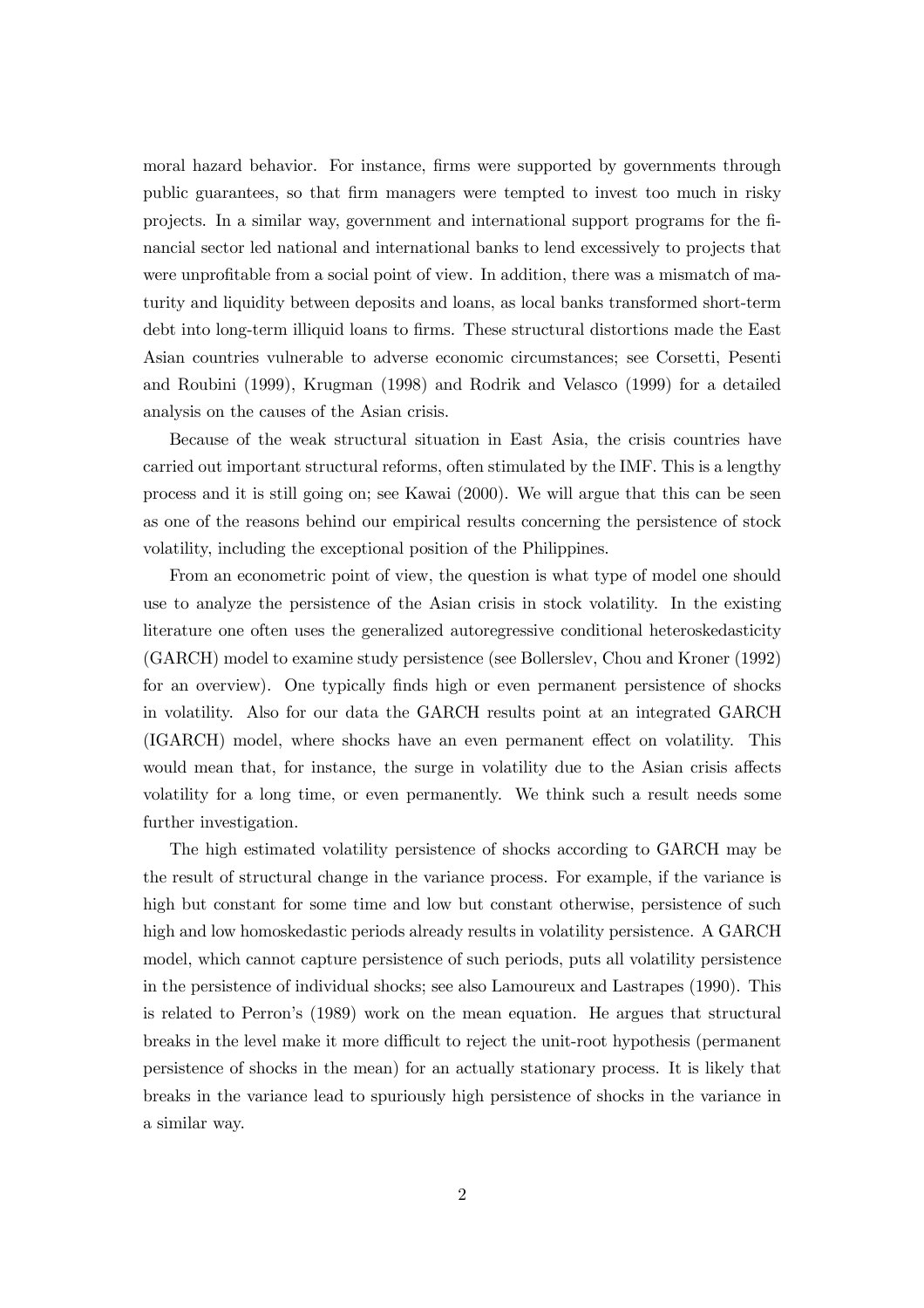Structural change in the volatility process can be of particular importance for the East Asian markets that we consider. Financial market liberalization, other policy shifts and sudden crises occur more often in these markets than in their developed counterparts. (See Bekaert and Harvey (1997), De Santis and Imrohoroglu (1997) and Huang, Nark and Yang (1999) for more details on specific features of emerging market returns.) Moreover, the recent Asian crisis may also have led to a break in the unconditional variance.

Our focus on the volatility persistence of the Asian crisis combined with the potential importance of breaks for the estimated persistence of shocks makes that we want to allow for breaks in the volatility process. A popular way to do this is by using a Markov regime-switching model. This model was introduced by Hamilton (1989) to study switches between expansions and recessions in the U.S. business cycle. Instead of introducing regimes for the mean, we use the Markov model to describe switches between high and low variance periods.

As there may still be volatility dynamics after accounting for variance regimes, we use GARCH processes to govern the variance within both regimes. Hence, we have a regime-switching GARCH model, as in Gray (1996) and Klaassen (2001). It has two sources of volatility persistence, namely regime persistence and GARCH persistence within the regimes. This makes regime-switching GARCH more flexible regarding the estimation of the volatility persistence of the Asian crisis compared to standard, singleregime GARCH.

The remainder of the paper is organized as follows. In section 2 we describe the econometric methodology of regime-switching GARCH and its estimation. Section 3 reports the data along with the estimation results and answers the central question of the paper. Section 4 concludes.

# 2 Econometric Methodology

In this section we present the regime-switching GARCH model that we will use to study the persistence of the East Asian crisis in stock return volatility. We also briefly outlay the estimation methodology.

## 2.1 Regime-Switching GARCH Model

The regime-switching GARCH model has four elements, namely the mean, regime process, variance and the probability distribution, which we subsequently describe. Two of them, the regime process and variance, are crucial to interpret our empirical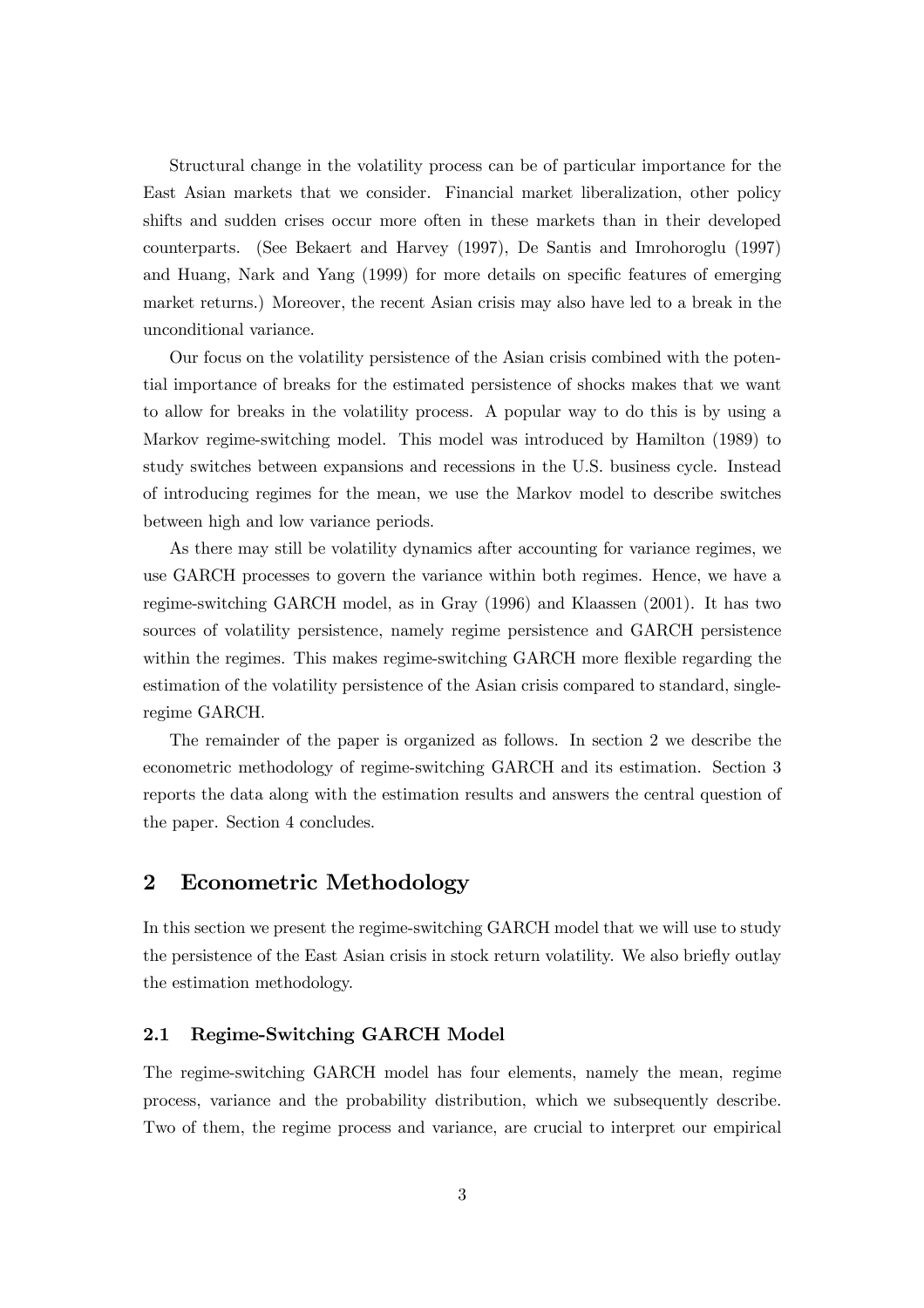results, as they are used to account for breaks in the variance due to the East Asian crisis and to allow for persistence of shocks in the variance.

Let  $r_t$  denote the percentage stock market return from time  $t-1$  to  $t$ , that is,  $r_t = 100(ln(P_t) - ln(P_{t-1}))$ , where  $P_t$  denotes the stock market index at time t. It is commonly assumed that there is low or even no predictability in stock returns. As our main emphasis is on volatility, we thus use a simple  $AR(1)$  model, with a presumably small autoregressive parameter  $\theta$ , to describe the mean equation of  $r_t$ :

$$
r_t = \mu + \theta(r_{t-1} - \mu) + \varepsilon_t,\tag{1}
$$

where the innovation  $\varepsilon_t$  has zero mean conditional on the information set of the data generating process, to be defined below.

The second element of our model concerns the regimes. Let  $s_t$  be the unobserved regime (state) at time  $t$ . The second regime is identified as the high variance one, which will presumably capture the crisis period, among other periods. The persistence of regimes is governed by regime-staying probabilities. Let  $p_{t-1}(s_t|\tilde{s}_{t-1}) = p(s_t|I_{t-1}, \tilde{s}_{t-1})$ denote the probability of going to regime  $s_t$  at time t conditional on the information set of the data generating process. The first part of this information set,  $I_{t-1}$ , denotes the information set  $(r_{t-1}, r_{t-2}, \dots)$  that is known to the econometrician. The second part,  $\tilde{s}_{t-1}$ , is the regime path  $(s_{t-1}, s_{t-2}, \ldots)$ , which the econometrician does not observe. The subscript  $t - 1$  is short-hand notation for conditioning on  $I_{t-1}$ .

Following Hamilton (1989), we assume that  $s_t$  follows a first-order Markov chain with constant staying probabilities

$$
p_{t-1}(s_t | \tilde{s}_{t-1}) = p(s_t | s_{t-1}) = \begin{cases} p_{11} & \text{if } s_t = s_{t-1} = 1 \\ p_{22} & \text{if } s_t = s_{t-1} = 2. \end{cases}
$$
 (2)

If  $p_{11}$  and  $p_{22}$  are high, then regimes are persistent.

The formulation of the conditional variance within each regime is the third element of the model. One possible candidate comes from a direct application of the GARCH(1,1) model in a regime-switching framework:

$$
V_{t-1}\{\varepsilon_t|\tilde{s}_t\} = \omega_{s_t} + \alpha_{s_t}\varepsilon_{t-1}^2 + \beta_{s_t}V_{t-2}\{\varepsilon_{t-1}|\tilde{s}_{t-1}\},\tag{3}
$$

where the current regime determines the parameters, that is, the intercept  $\omega_{s_t}$ , the ARCH parameter  $\alpha_{s_t}$  and the GARCH parameter  $\beta_{s_t}$ , so that the previous regimes  $\tilde{s}_{t-1}$ only appear in the lagged variance term. We use a basic  $GARCH(1,1)$ -type specification (for instance, without asymmetric effects of individual shocks on volatility) for the sake of simplicity and because our main emphasis is on regime and volatility persistence, for which equation (3) suffices.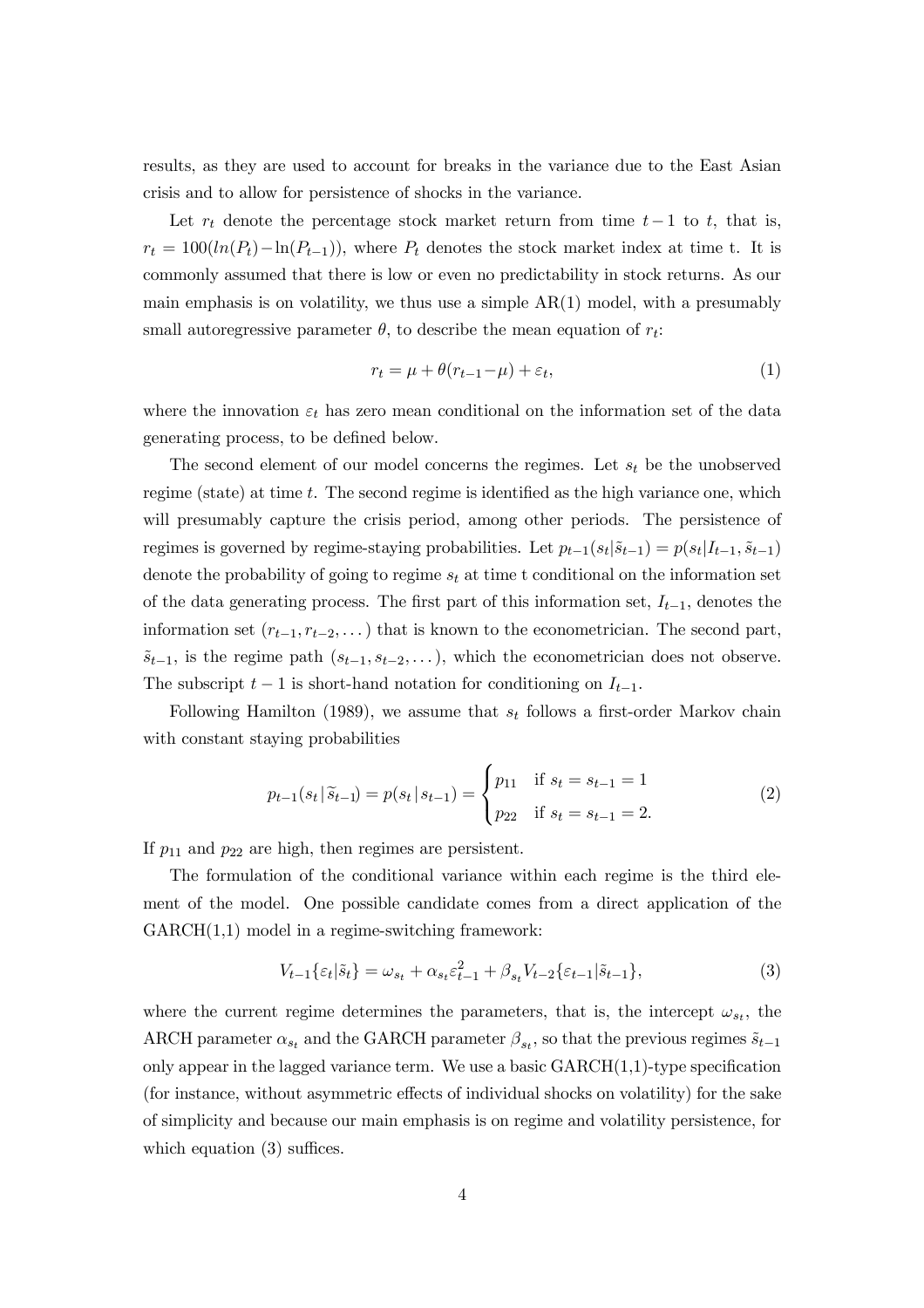The above specification, however, appears practically infeasible to estimate. This is due to the fact that  $V_{t-1}\{\varepsilon_t|\tilde{s}_t\}$  in (3) depends on the entire regime path  $\tilde{s}_t$ , because it depends on  $s_t$  and  $V_{t-2}\{\varepsilon_{t-1}|\tilde{s}_{t-1}\}$ , where the latter is dependent on  $s_{t-1}$  and  $V_{t-3}\{\varepsilon_{t-2}|\tilde{s}_{t-2}\}\,$ , and so on. Since the number of possible regime combinations grows exponentially with  $t$ , the econometrician, who does not observe regimes, has to integrate out an enormous number of paths when computing the sample likelihood. This makes estimation intractable.

Two different approaches are offered in the literature to avoid this problem of pathdependence. First, Cai (1994) and Hamilton and Susmel (1994) essentially remove the GARCH term, the source of the path-dependence, and use only ARCH terms. Thus, they use a regime-switching ARCH model.

As a second approach, Gray (1996) and Klaassen (2001), who adjusts Gray's model, introduce a way to solve the problem of path dependence without giving up the GARCH terms. They thus generalize regime-switching ARCH to GARCH. In essence, they integrate out the regime path  $\tilde{s}_{t-1}$  in the source of the path-dependence,  $V_{t-2}\{\varepsilon_{t-1}|\tilde{s}_{t-1}\}.$ This makes  $V_{t-1}\{\varepsilon_t|\tilde{s}_t\}$  independent of  $\tilde{s}_{t-1}$ , so that there is no problem of pathdependence any more.

We apply the Klaassen (2001) specification to solve the path-dependency problem here, as his specification makes more efficient use of the conditioning information  $I_{t-1}$ and  $\tilde{s}_t$  when integration out  $\tilde{s}_{t-1}$ , and because Klaassen's approach is more convenient for unconditional variance calculation and forecasting; see Klaassen (2001) for further details. In formula, the regime-switching GARCH variance specification is

$$
V_{t-1}\{\varepsilon_t|\tilde{s}_t\} = \omega_{s_t} + \alpha_{s_t}\varepsilon_{t-1}^2 + \beta_{s_t}E_{t-1}[V_{t-2}\{\varepsilon_{t-1}|\tilde{s}_{t-1}\}|s_t],\tag{4}
$$

where  $E_{t-1}[V_{t-2}\{\varepsilon_{t-1}|\tilde{s}_{t-1}\}]$  is the expectation of  $V_{t-2}\{\varepsilon_{t-1}|\tilde{s}_{t-1}\}$  with respect to  $\tilde{s}_{t-1}$ conditional on  $I_{t-1}$  and  $s_t$ . This expectation implies that  $V_{t-1}\{\varepsilon_t|\tilde{s}_t\} = V_{t-1}\{\varepsilon_t|s_t\}$ , which only depends on the current variance regime  $s_t$  instead of the complete regime path  $\tilde{s}_t$ . Hence, there is no problem of path-dependence. We denote this approach by  $GARCH(1,1;1,1),$  because it has a  $GARCH(1,1)$  type specification in both the first and the second regime. To guarantee positivity of  $V_{t-1}\{\varepsilon_t|s_t\}$  for all t, we assume  $\omega_{s_t} > 0$ and  $\alpha_{rs}$ ,  $\beta_{s_t} \geq 0$ . The "unconditional" variance  $\sigma_{s_t}^2 = V\{\varepsilon_t | s_t\}$  is assumed to exist for both regimes  $s_t$  (see Klaassen (2001) for necessary conditions and a formula for the unconditional variance).

Equation (4) and the regime process governed by (2) capture several important features regarding the focus of the paper, the volatility persistence of the East Asian crisis. First, the large shocks in the crisis can be persistent because of both regime persistence and GARCH-type dynamics. This makes our model different from standard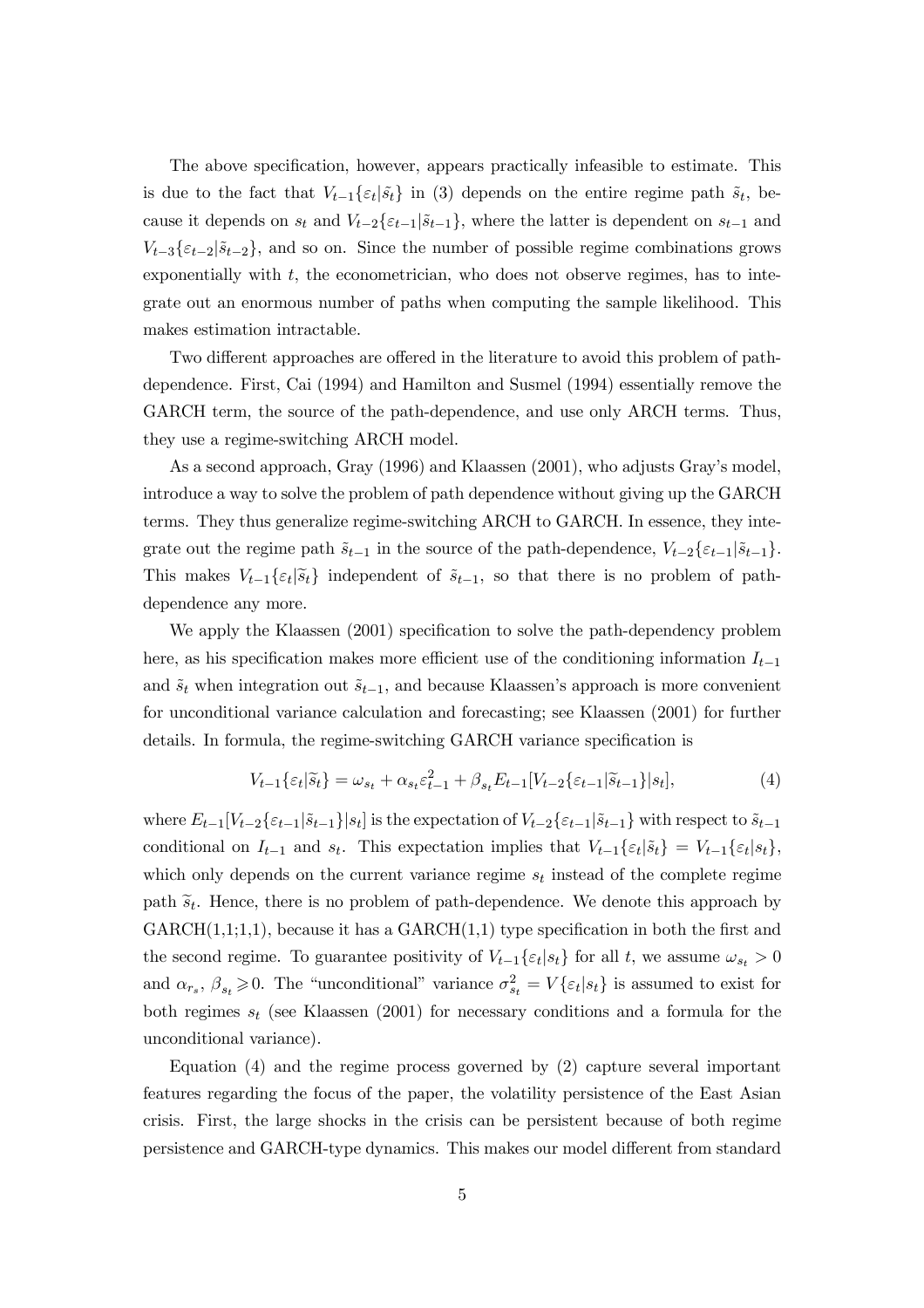regime-switching models with constant regime specific variances, where only the first mechanism is present, and different from single-regime GARCH models, which only have the second mechanism.

The second important feature of our model is that not all shocks have to be equally persistent, in contrast to a single-regime GARCH model. Shocks can even be "pressure relieving" by taking tensions away from the market. That is, they can be followed by a tranquil rather than volatile period, as shocks can be followed by a switch to the low volatility regime. Any regime-switching model can capture this to some extent. Our specification (4), with different parameters across regimes, however, allows for another source of neglecting large recent shocks. If the low-variance regime is also the shortpersistence regime, the large shock will disappear from the volatility process very soon after a switch to the low-variance regime. Thus, the volatility persistence of shocks is allowed to be time-varying. In this sense, our model generalizes the regime-switching ARCH models of Cai (1994) and Hamilton and Susmel (1994) even if no GARCH terms are present, as their variance regimes only differ by a multiplicative of additive constant, respectively, not by differences in the ARCH parameters. See Klaassen (2001) for more discussion on the increased flexibility regarding volatility persistence.

The final element of the regime-switching GARCH model is the conditional distribution. We assume for simplicity that, conditional on  $I_{t-1}$  and  $\tilde{s}_t$ , the innovation  $\varepsilon_t$ follows a normal distribution with zero mean and variance  $V_{t-1}\{\varepsilon_t|\tilde{s}_t\}$  or, equivalently,  $V_{t-1}\{\varepsilon_t|s_t\}$ :

$$
\varepsilon_t|\tilde{s}_t, I_{t-1} \sim N(0, V_{t-1}\{\varepsilon_t|s_t\}).\tag{5}
$$

Equations (1), (2), (4) and (5) describe our regime-switching  $GARCH(1,1;1,1)$ model. The standard, single-regime  $GARCH(1,1)$  model is a special case of our model, since that model results when all regime specific parameters in (4) are equal across regimes.

## 2.2 Estimation Methodology

To estimate the model, we follow the maximum likelihood procedure. We briefly describe it here; see Klaassen (2001) for further details.

Let  $p_{t-1}(r_t)$  denote the density of the stock market return at time t evaluated at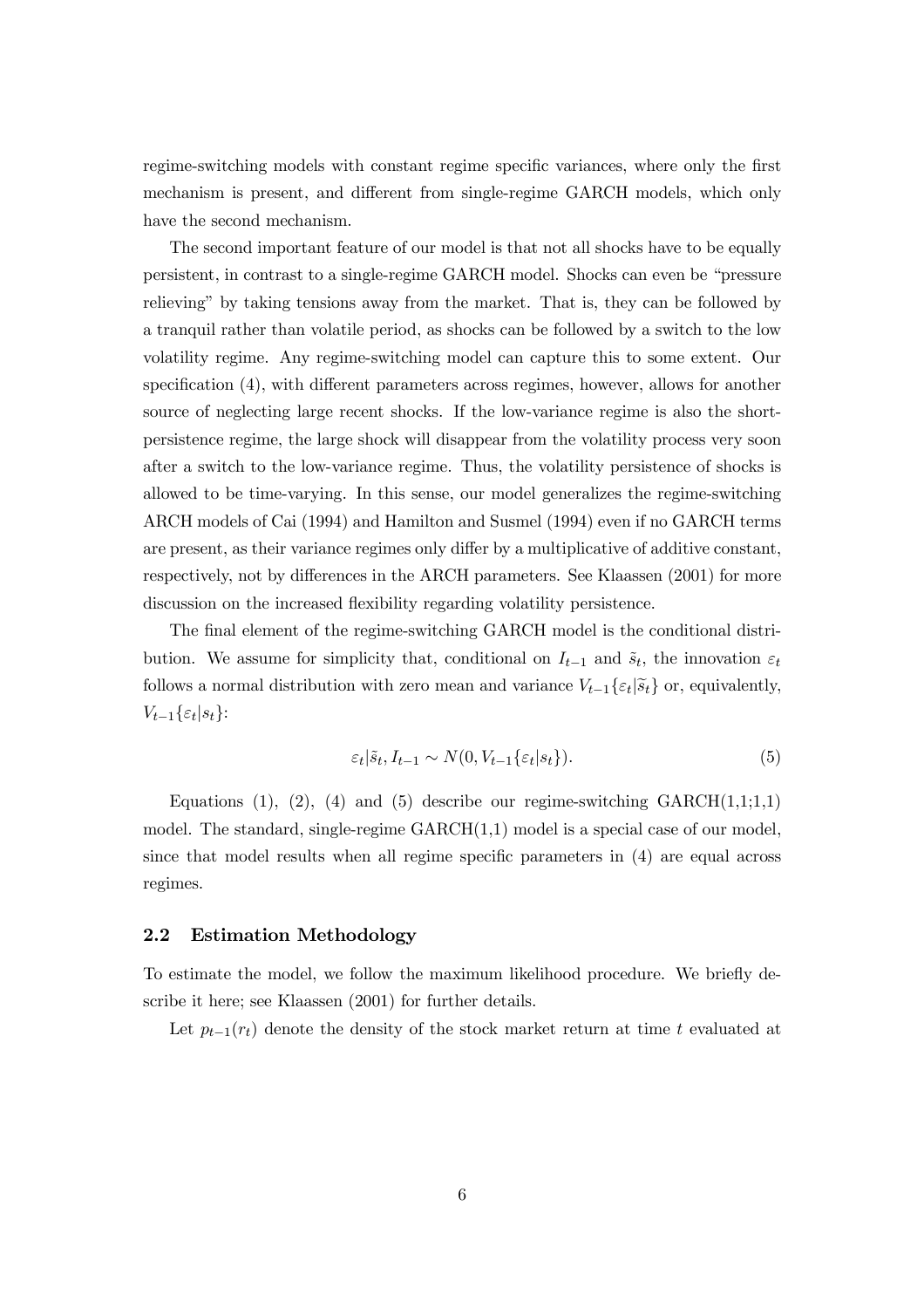$r_t$ , conditional on observed information  $I_{t-1}$ <sup>1</sup>. We can write

$$
p_{t-1}(r_t) = \sum_{s_t=1,2} p_{t-1}(r_t | s_t) \cdot p_{t-1}(s_t). \tag{6}
$$

The first term on the right-hand-side is the density of the stock market return at  $t$ evaluated at the value  $r_t$ , conditional on  $I_{t-1}$  and on the regime being  $s_t$ ; it follows from (1), (4) and (5). The second term,  $p_{t-1}(s_t)$ , is the probability that the current regime is  $s_t$ , conditional on  $I_{t-1}$ ; this term is needed to integrate out the unobserved regime in the first term. Hence, the density of  $r_t$  conditional on only observable information is a mixture of two normal densities with a time-varying mixing parameter.

The sample log likelihood  $\sum_{t=1}^{T} \log(p_{t-1}(r_t))$  is then used to estimate the parameters in the regime-switching GARCH model. Klaassen (2001), using an algorithm based on Gray (1996), shows that one can build the log likelihood in a first-order recursive manner, which speeds up the estimation process substantially.

## 3 Empirical Results

In this section we first describe the data. Then we estimate the model and analyze the differences between regime-switching GARCH and single-regime GARCH. The estimation results are the basis for our answer in subsection 3.3 to the question whether East Asian stock markets have calmed down.

## 3.1 Data

Our sample consists of local currency stock market indices for five East Asian emerging markets, namely Indonesia, South Korea, Malaysia, Philippines, and Thailand. These countries are often considered as the Asian crisis countries (IMF (1999a, p.17) and Kawai (2000)). We have weekly data for these indices  $P_t$ , leading to data on weekly percentage returns  $r_t$  from January 5, 1989 to June 1, 2000, that is, 596 observations. For Indonesia, however, the returns are only available from October 11, 1990 onwards (504 observations). Despite this data problem, Indonesia is included for completeness and because it is well-known that Indonesia suffered a lot from the crisis, not only in an economic sense, but also from a social and political point of view.

The source of our data is the International Finance Corporation's Emerging Market Database (IFC-EMDB). We choose to use the IFC indices rather than other local stock

<sup>&</sup>lt;sup>1</sup>Note that we use the same symbol  $p_{t-1}$  for several probabilities (for instance, see (2)). The specific meaning of  $p_{t-1}$  is uniquely determined by the symbols in its argument. This results in a concise notation, which will prove useful in the remaining part of the paper.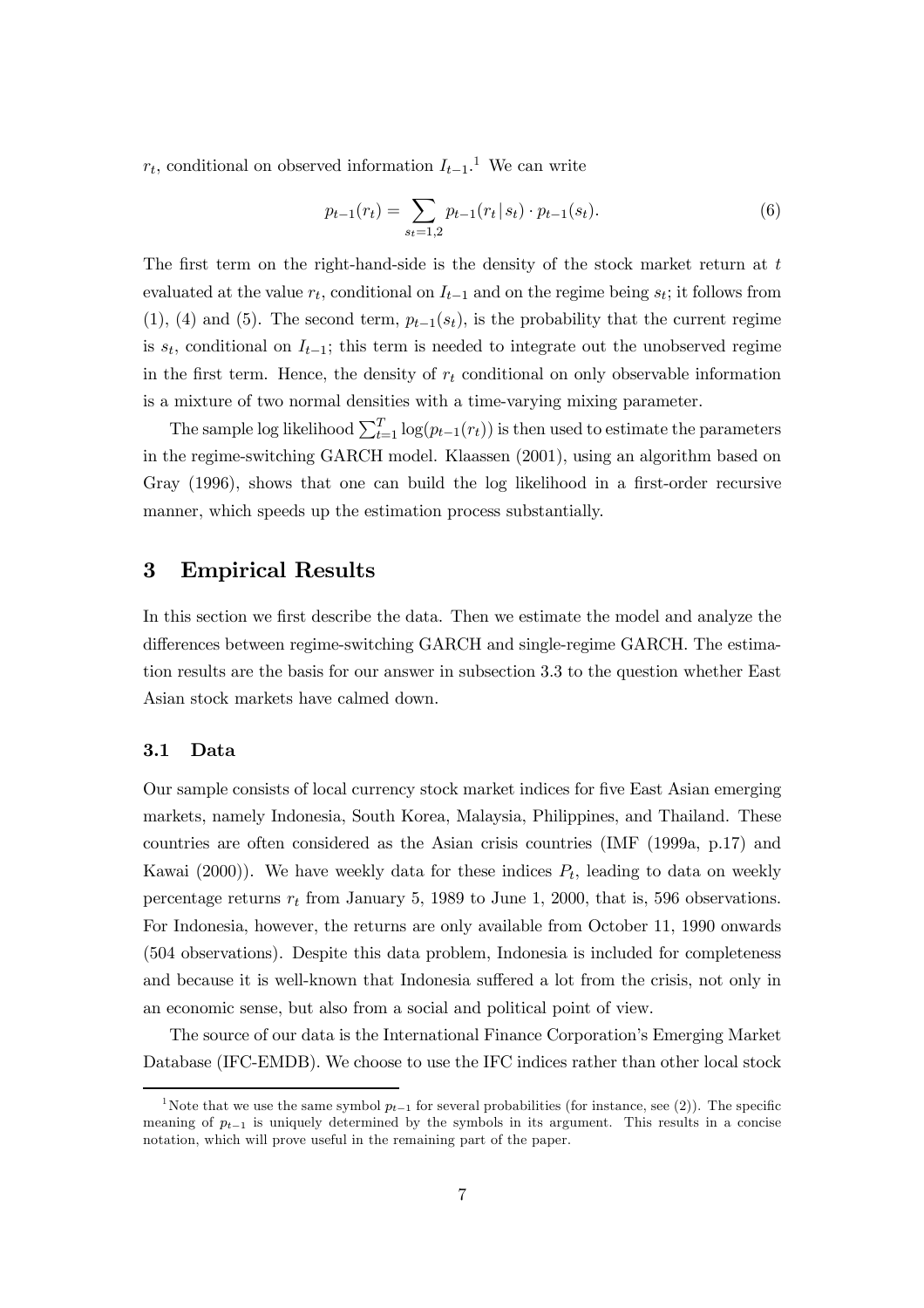price indices for several reasons. First, these indices are constructed on a consistent basis by the IFC, making cross-country comparison more meaningful.<sup>2</sup> Second, these indices include the most actively traded stocks in the local markets and cover at least 60 percent of local market capitalization. Third, the IFC-EMDB has been used in numerous other studies, including Choudhry (1996), Bekaert and Harvey (1997) and Huang et al. (1999).

Panels A and B of figures 1-5 provide some insight into the data for each country. Panel A plots the level  $P_t$  of the stock index. The sharp fall in stock prices caused by the crisis is clearly visible; it lasted through about August 1998, when the indices reached their lowest value after the crash. This supports the general view that the second half of 1998 provided the signs of a bottoming out of economic activity (IMF (1999a, p.15)). Panel A also visualizes the impressive recovery following the crisis.

Panel B gives the squared returns  $r_t^2$ . Not surprisingly, the crisis and its aftermath mark a period of very high volatility. Panel B also shows substantial evidence of volatility clustering, although the evidence is not so clear for the Philippines. This is confirmed by the usual tests for conditional heteroskedasticity (not reported): the firstorder autocorrelation of the squared returns and the Box-Pierce combination of the autocorrelations up to order ten are significant, except for the Philippines (we always use a significance level of 5%). The insignificant tests for the Philippines are mainly caused by the fact that some large shocks are followed by tranquil periods (see figure 4B).

## 3.2 Estimation Results

To model the increase in volatility during the crisis and the volatility clustering, let us first use single-regime  $GARCH(1,1)$ . Its specification follows as a special case from the model of subsection 2.1. For Indonesia and the Philippines we use a t-distribution instead of the normal one in (5) to correct for the presence of outliers.

The left columns for each country in table 1 present the  $GARCH(1,1)$  estimates. The likelihood ratio tests of the GARCH model versus the constant variance model  $(\alpha = \beta = 0)$  are 96.97, 115.64, 204.42, 28.44 and 167.09, for Indonesia, Korea, Malaysia, Philippines and Thailand, respectively. Hence, not surprisingly, the ARCH and GARCH parameters are jointly highly significant.

The single-regime GARCH results show that the sums of the estimated ARCH and GARCH parameters are high, as all five sums exceed 0.97. The sums are even close to one, which would imply integrated GARCH. This suggests that there is high or even

<sup>&</sup>lt;sup>2</sup>See International Finance Corporation (1998) for details on data methodology and definitions.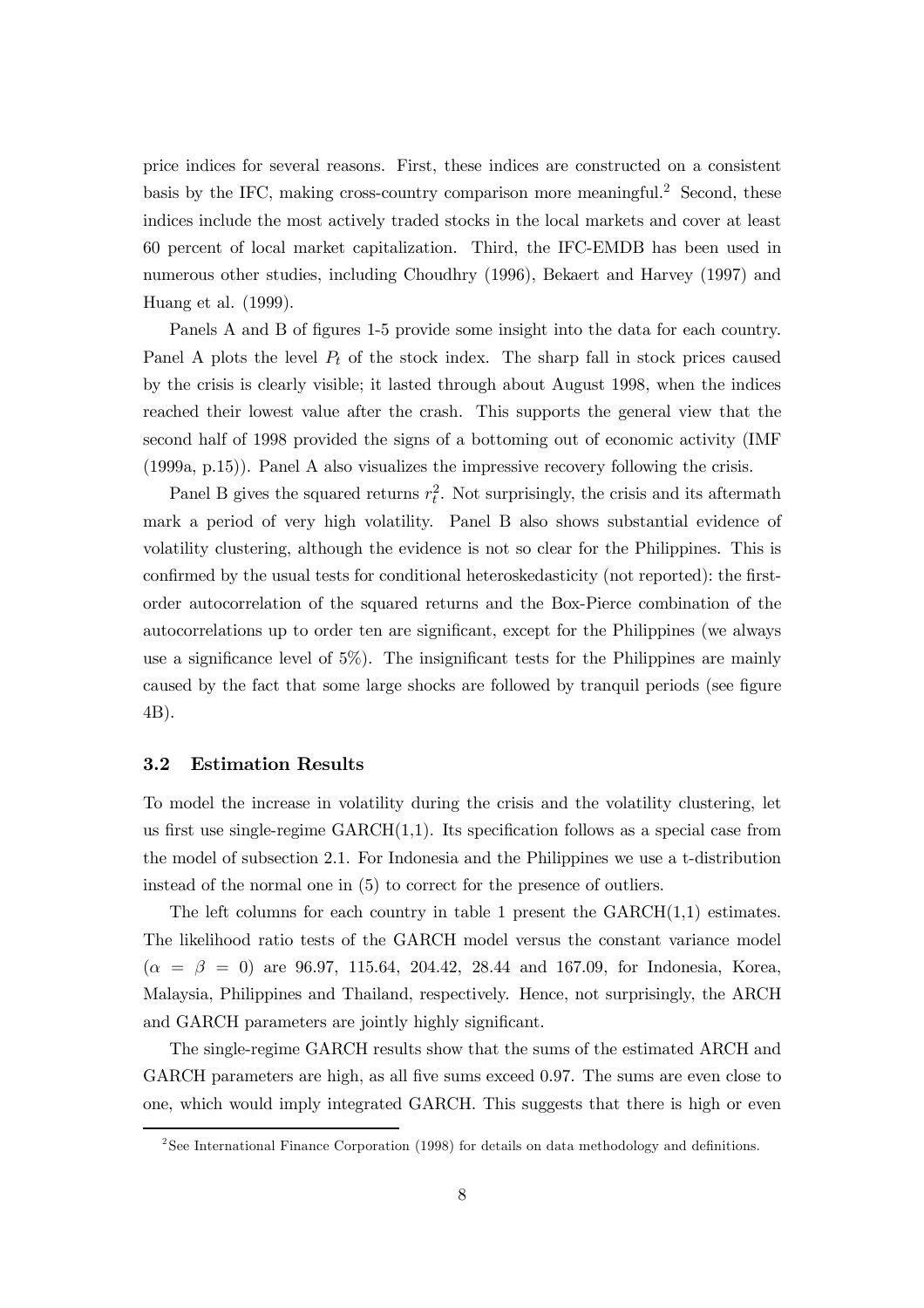permanent volatility persistence of individual shocks, meaning that for instance the Asian crisis affects volatility for a long time, or even permanently. However, as argued in the introduction, the high sum of ARCH and GARCH parameters may also point at parameter instability due to regime shifts in the volatility process, for example caused by the Asian crisis. The high volatility persistence of shocks could then be a spurious impression from the single-regime GARCH model. This possibility is, for example, stressed by the Box-Pierce statistic of order ten for the Indonesian series through June 1997, so excluding the crisis. It is 14.48 with a p-value of 0.15, so that the evidence of volatility persistence of shocks disappears, or is at least weaker than the single-regime GARCH results suggest.

To gain flexibility regarding volatility persistence, the regime-switching GARCH model of section 2 adds a second source of volatility persistence to standard GARCH by allowing for two persistent regimes with different volatility levels. We choose the  $GARCH(0,0;1,1)$  variant, which has constant variance in the first regime and  $GARCH(1,1)$  in the second, for the following reasons. First, the likelihood ratio tests for adding an ARCH term to the first regime, that is, for  $GARCH(0,1;1,1)$  versus  $GARCH(0,0;1,1),$  are 2.06, 3.13, 1.51, 0.00 and 0.00 for the five countries, all below the critical value of 3.84. Hence, we document no evidence of volatility persistence of the (small) shocks that occur in the low-volatility regime. Second, testing  $GARCH(0,0;1,1)$ versus ARCH(0;0), that is, constant variance in both regimes, yields likelihood ratios of 7.80, 0.37, 13.32, 2.02 and 17.44. So in three out of five countries, we find volatility persistence of shocks in the high-volatility regime. For two countries, Korea and the Philippines, we find no volatility persistence within regimes, so that for them using only regimes appears sufficient to capture the volatility clustering in the data. For uniformity, however, we also use a  $GARCH(0,0;1,1)$  model for them.

The two results just presented indicate that the single-regime GARCH suggestion that all shocks are highly or even permanently persistent needs to be refined: shocks that occur in periods of low unconditional volatility are not persistent (at least our data yield no significant evidence), but shocks in periods of high unconditional volatility can be persistent. Hence, volatility persistence varies over time and is not constantly high as GARCH suggests. This conclusion corroborates Klaassen's (2001) finding for exchange rates, and also Choudhry (1996) reports time-variation in volatility persistence. The results provide an empirical motivation for the use of a regime-switching model that allows for different variance dynamics across regimes instead of the regime-switching models of Cai (1994) and Hamilton and Susmel (1994), where the variance dynamics are the same across regimes; see also subsection 2.1.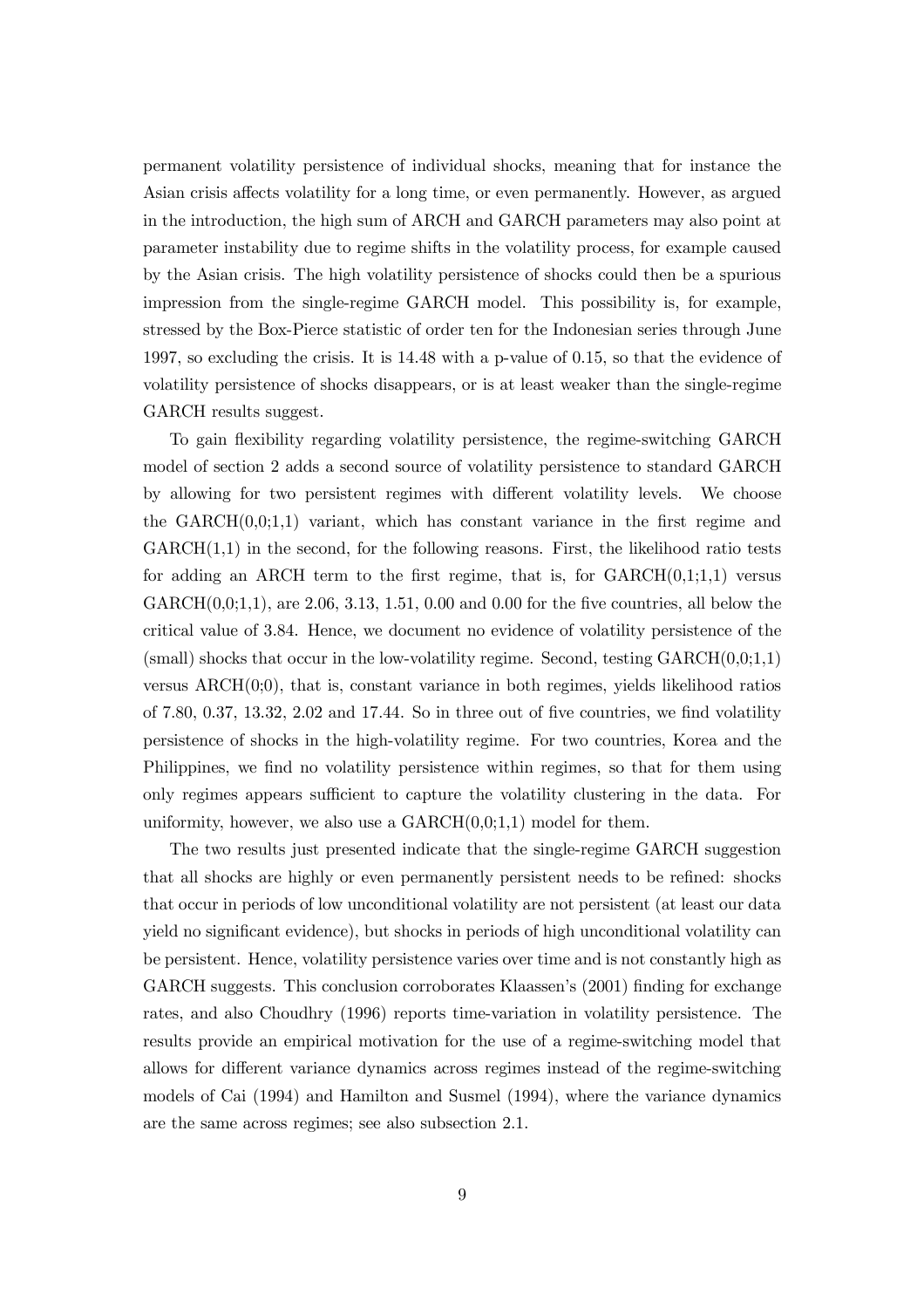Table 1 gives the estimation results for  $GARCH(0,0;1,1)$  (right column for each country). The estimate of the autoregressive coefficient  $\theta$  is significant for two countries; this motivates the inclusion of an autoregressive term in the mean equation (1). The estimated unconditional variance in the first regime is about one-fifth of the one in the second regime. Finally, the log-likelihood of  $GARCH(0,0;1,1)$  is always somewhat better than that of  $GARCH(1,1)$ , which is not trivial because the latter model is not nested in the former.3

More important, the GARCH-type dynamics for the high-volatility regime are less pronounced than implied by the single-regime GARCH model. It again indicates the usefulness of regimes to explain part of the volatility clustering. This is further stressed by the difference between the log-likelihoods of  $ARCH(0,0)$ , which uses regimes without GARCH, and of GARCH(1,1), using GARCH without regimes: -2.72, 4.29, -4.42, 2.06 and 7.03. Hence, using only regimes sometimes results in a better fit than single-regime GARCH.

The persistence of the regimes follows from the estimated staying probabilities  $p_{11}$ and  $p_{22}$ . The average of the  $p_{11}$  is 0.992, which implies an expected duration of the low-variance regime of  $(1 - p_{11})^{-1} = 119$  weeks (see Hamilton (1989)); the average  $p_{22}$ is 0.989, so that the expected duration of the high-variance regime is 91 weeks. So both regimes persist for about two years.

The C panels of figures 1-5 provide further insight into the regimes. Each plot visualizes the regime probabilities for a country, that is, the estimated smoothed probability that the process is in the high variance regime.<sup>4</sup> Not surprisingly, according to the model all stock indices were in the high-volatility regime in the second half of 1997 and in 1998, the crisis period. The Thai stock market is the first one that moved to that regime. It happened already in 1996, well before the abandonment of the baht-dollar peg on July 2, 1997. This corroborates the view that the problems of high inflation, a widening current account deficit and rapid credit growth, among other things, already

<sup>&</sup>lt;sup>3</sup>We do not claim that the differences between GARCH  $(1,1)$  and GARCH $(0,0;1,1)$  are statistically significant, since we have not tested for that. Such a test is not easy. First, the models are not nested. Second, testing for the presence of a second regime is not standard, as under the null of a single regime the regime-staying probabilities are not identified; see Hansen (1992). Testing for the presence of two (or more) regimes goes beyond the purpose of our paper. The main emphasis is on whether the impact of the East Asian crisis is still persistent in the volatility proces. To analyze that, we need a model that is more flexible than single-regime GARCH with respect to volatility persistence, because the estimated high persistence may be spuriously caused by periodic changes in the unconditional variance and because volatility persistence is not constant over time. The use of two regimes is an attractive way to achieve this, as explained before.

<sup>&</sup>lt;sup>4</sup>The smoothed probability of a particular regime at time  $t$  is the conditional probability that the process was in that regime at time t using all information available to the econometrician, that is,  $I_T$ . See Klaassen (2001) for details on its computation.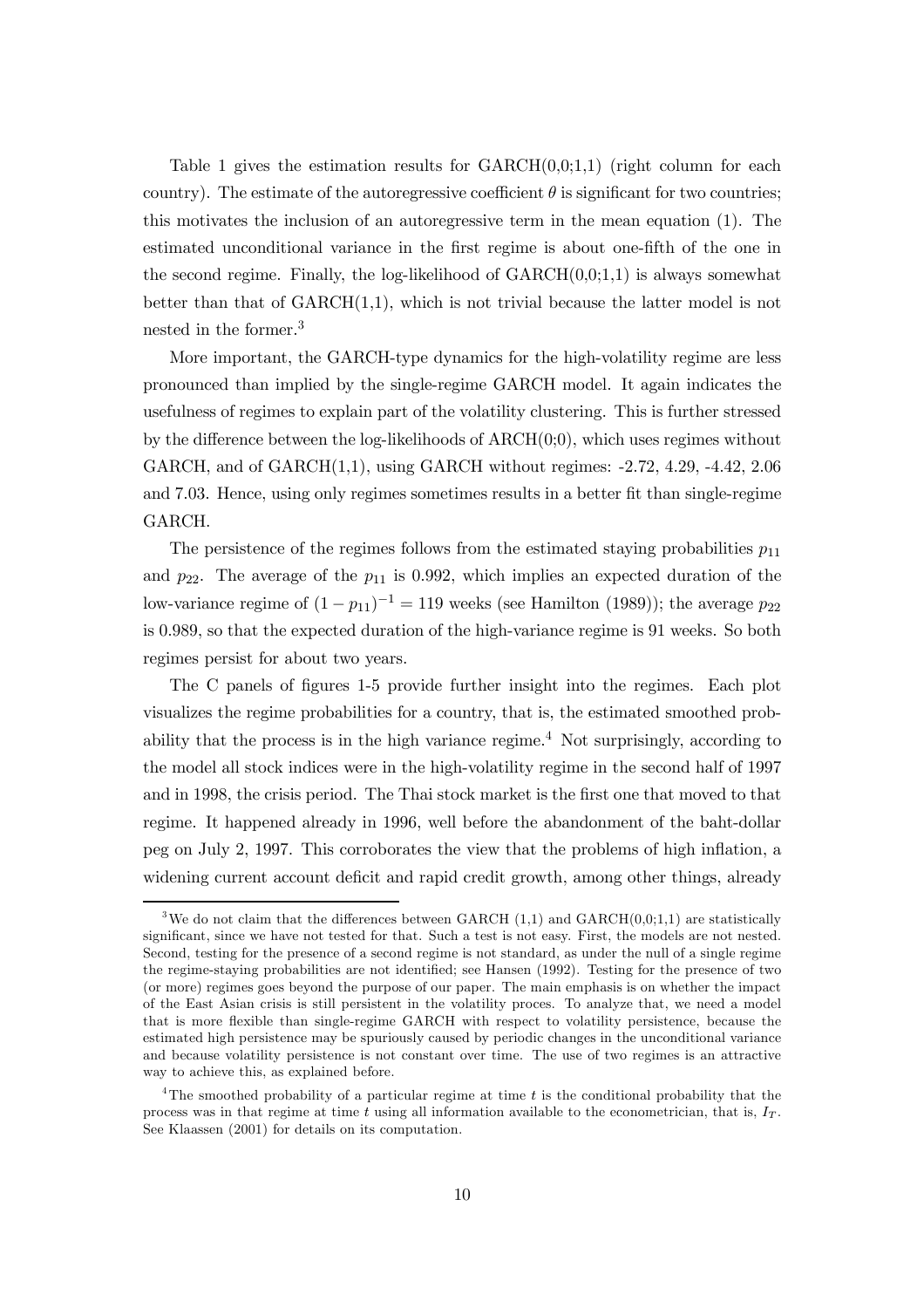became apparent during 1996, and that the turbulence spread from Thailand to the other countries (Kaminsky and Schmukler (1999))

The East Asian crisis is not the only high-volatility period.<sup>5</sup> The regime plots also indicate a surge in volatility in the second half of 1990. This mainly originates from the Gulf crisis. Several other events may also have increased volatility, for instance, the removal of the base lending rate in Malaysia in January 1991, for the Philippines the attempted military coup in November 1989 and the bank debt restructuring agreement in February 1990, and for Thailand the political turbulence caused by a corruption scandal and a coup at the end of 1990 and the beginning of 1991 (Bekaert and Harvey  $(1999)$ ).

Another high-volatility period is the 1994 turbulence. That is commonly attributed to several factors (IMF (1994, p.28-29)). For instance, the stock market buoyancy in the second half of 1993 increased price-earnings ratios in several emerging markets by 50 percent, raising concerns about the sustainability of equity prices and the potential existence of a speculative bubble. Positive market sentiment was also reversed by the rising growth prospects and increased long-term interest rates throughout the industrial countries, which led investors away from emerging markets. Thus, the regime probability plots support the realism of our estimation results.

Finally, the bottom part of table 1 contains diagnostics for the specification of the single-regime GARCH and regime-switching GARCH models. The diagnostics are based on the normalized residuals. They show that the first-order autocorrelations and the Box-Pierce statistics are insignificant in most cases, so that we have no reason to extend the dynamic specification of the model.

#### 3.3 Have East Asian Stock Markets Calmed Down?

To answer this question, we first examine the regime probability plots again. During the crisis period, all stock returns were in the high-volatility regime. It is striking that four out of five countries (Philippines is the exception) are still in that regime (at the end of our sample: June 2000). Hence, volatility is still higher than before the crisis.

Next, we look at the estimated conditional variances in the D panels. They bring an encouraging fact, as for the four countries that are still in the high-volatility regime the variances are coming down. To get some insight into how much the variance has been

<sup>&</sup>lt;sup>5</sup>However, for Indonesia, and to a lesser extent Korea, the Asian crisis is the only period in the high-volatility regime. For accurate estimation of the regime-switching process, one would need more switches. However, this appears no problem for our answer to the focus question of this paper. As shown in subsection 3.3, this answer will be mainly based upon the estimated GARCH dynamics in the high-volatility regime, and because the process is for about 150 weeks in that regime, the variance dynamics in the high-volatility regime are reasonably well estimated.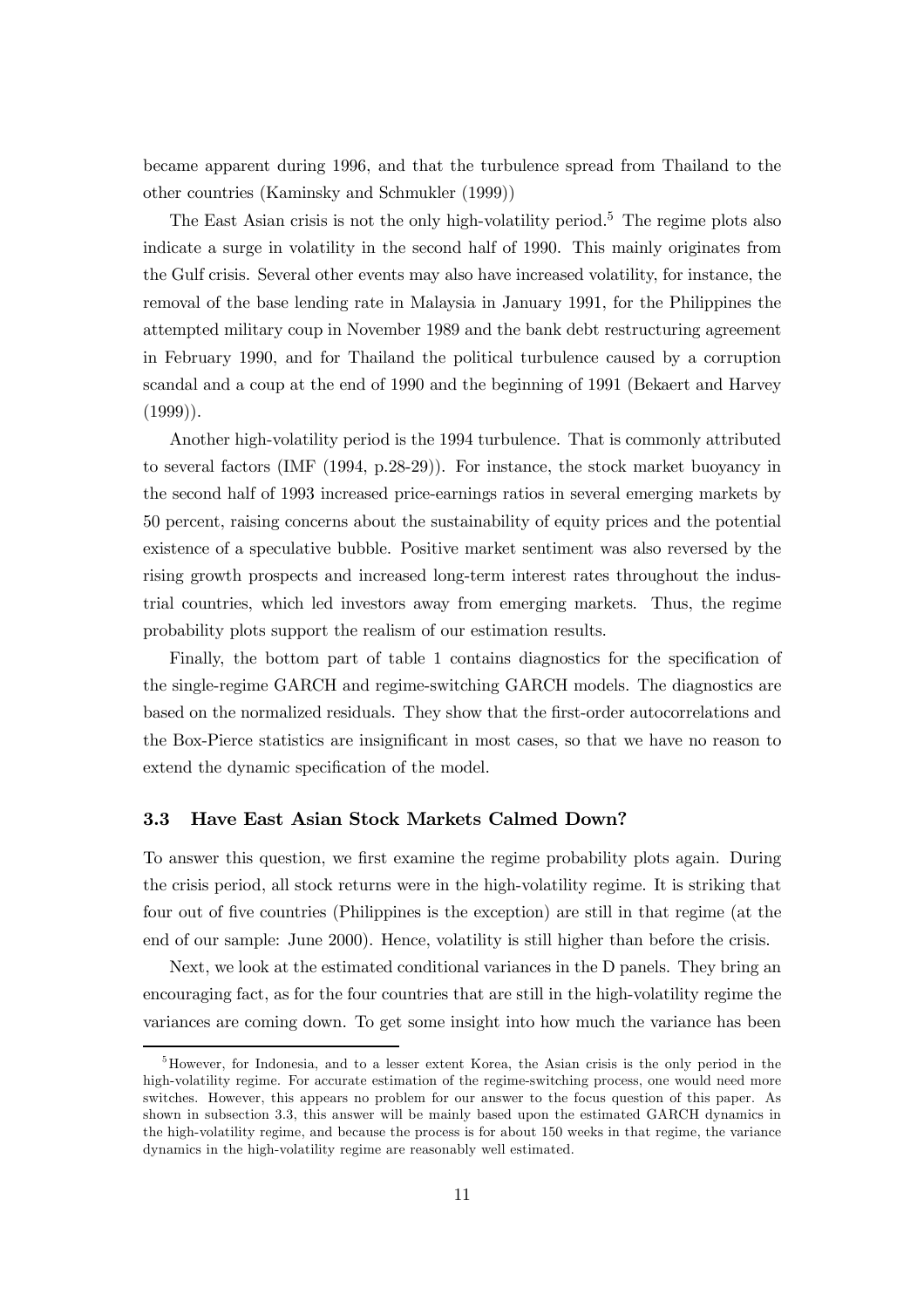reduced, we relate the variance over the first part of 2000 (up to June) to the variance during the crisis as follows. For the crisis period, we compute the relative increase in volatility by averaging the estimated conditional volatilities per country over July 1997 through August 1998, subtracting the respective average estimated variances from before the crisis and dividing by the latter. The increments are 567% (Indonesia), 191% (Korea), 334% (Malaysia), 211% (Thailand). The similarly computed increments over the first part of 2000 are 177%, 110%, 83%, and 98%, respectively. Thus, the variance gaps have been closed by 69%, 42%, 75%, and 54%, respectively.

In summary, the East Asian stock markets have not yet calmed down from the crisis, with the exception of the Philippines. However, the variances are coming down and the increase in variance in the crisis period has been reduced by about 60%.

Part of the prolonged stay in the high-volatility regime may be explained by the contagion from two other crises that followed the Asian one, namely the Russian (August, 1998) and Brazilian (early 1999) financial stress. All crises have made investors uncertain about the prospects of stock returns in emerging markets in general and it takes time to gain their confidence again. Further, investors may have overreacted during the crisis, possibly due to herding behavior, so that it seems natural that the variance is lower some time after the crisis.

It is, however, unlikely that both psychological arguments provide a complete explanation for our two results: why is the increase in variance due to the crisis then not completely gone some years after the crisis? To get a better understanding, it is worthwhile to analyze the crisis and its aftermath from a more economic structural point of view. One of the main reasons behind the crisis was the weakness of the domestic institutions, in particular the financial ones. This is illustrated by Kwack (2000), who provides data on indicators such as equity-to-total asset ratios for banks, bank claims on the private sector, and nonperforming bank loans. An essential element in the strategy for sustainable recovery concerns the restructuring of the financial sector, so as to strengthen the banks' balance sheets. This is usually a lengthy process. Governments and financial managers first have to recognize the problem and build a consensus on how to proceed. Then the necessary measures have to be implemented. In this respect, significant progress has been made, as Kawai (2000) argues. However, the process of restructuring has not yet resulted in a sound banking system. Hence, stock investors think that the underlying causes of the crisis have not yet been completely resolved. Together with the psychological arguments given above, this provides an explanation for our empirical results that there has been a substantial reduction in stock volatility, but that the stock return process is still in the high volatility regime.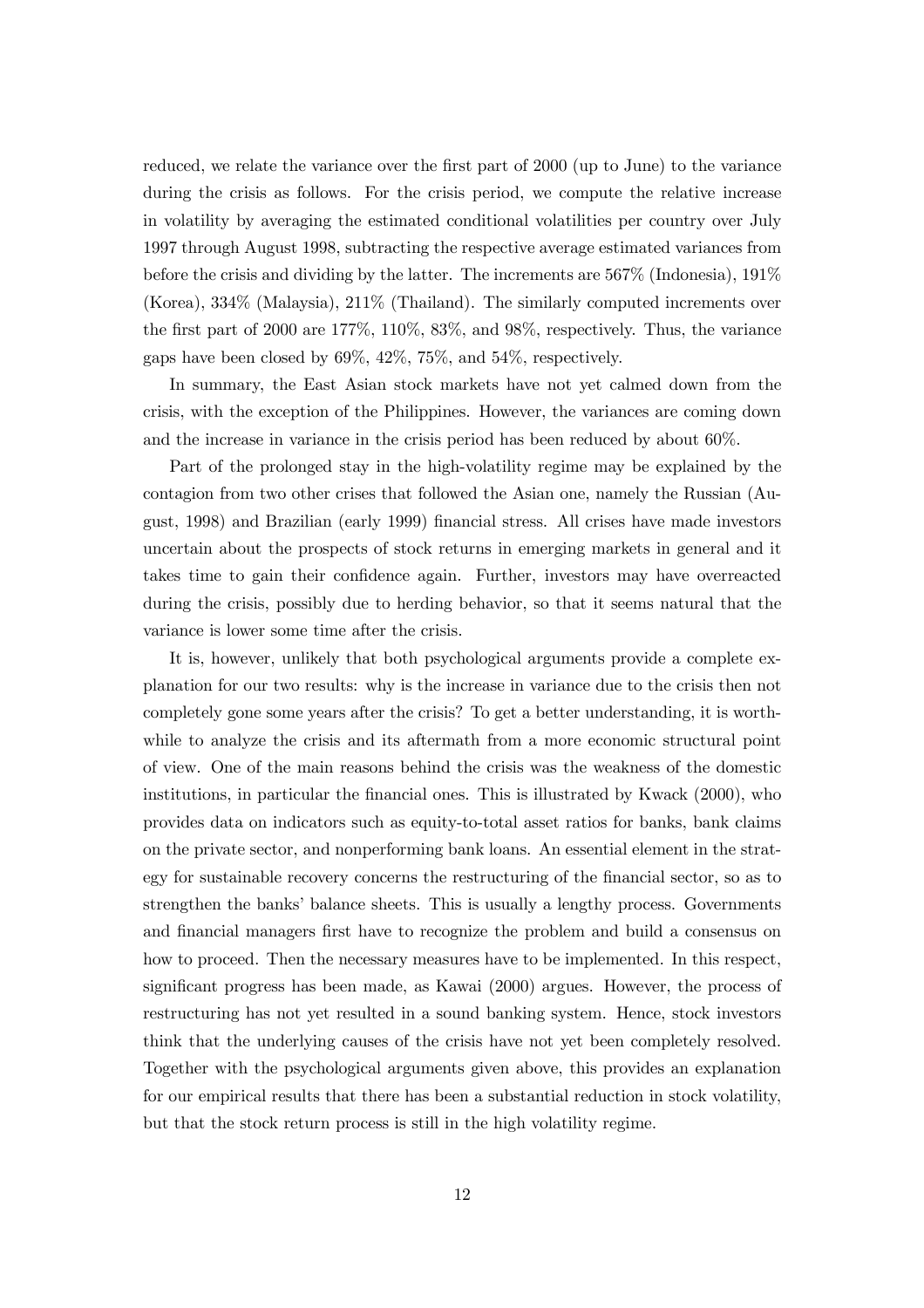Concerning the latter result, we have one exception: for the Philippines the stock return process has returned to the low volatility regime. Apparently, the crisis was not that severe in the Philippines. This result is in line with the conclusion of the IMF consultation with the Philippines; see IMF (1999b). The IMF argues that this can be attributed to a better position for the Philippines at the beginning of the crisis. This is probably because the crisis in the 1980s in the Philippines gave them already a lesson, so that the Philippines had already had a decade of reform policies prior to the 1997-1998 crisis (Intal, Milo, Reyes and Basilo (2000)). For instance, the capital adequacy ratio, defined as the ratio of net worth to risky assets, between 1992 and 1997 was always much higher than the BIS requirements of 8 percent (Intal and Llanto (1998)); see Kwack (2000) for evidence regarding other fundamental indicators. It thus appears that the banks' balance sheet positions in the Philippines were stronger than in the four other troubled countries in the crisis. This provides an explanation for the relatively moderate impact of the crisis on the Philippines and, in terms of our econometric model, the relatively early exit from the high-volatility regime.

# 4 Conclusion

In this paper we examine whether East Asian stock markets have calmed down or, more specifically, whether the surge in volatility during the 1997-1998 Asian crisis still affects stock return volatility in the year 2000. We use a regime-switching GARCH model. This model allows for the possibility that the crisis has caused a temporary rise in the unconditional variance of stock returns (switch from a low to a high-volatility regime) and it uses GARCH dynamics to govern the conditional variance within a regime. The model is more flexible regarding the volatility persistence of shocks than standard, single-regime GARCH, which is important given the focus of the paper.

We use data on weekly stock index returns for Indonesia, South Korea, Malaysia, Philippines and Thailand from January 1989 to June 2000. The main result is twofold. First, the stock returns are still in the high-volatility regime in June 2000 (with the exception of the Philippines), so that most East Asian stock markets have not yet calmed down. Second, the increment in volatility caused by the crisis has been removed by about 60%.

We argue that both results can be explained from psychological and economic structural reasons. It takes time for investors to regain confidence in Asian equities after a severe crisis, so that volatility will stay high for some time after the crisis. However, subsequent volatility is presumably lower than during the crisis, where volatility was probably also affected by an overreaction of investors. From a more structural point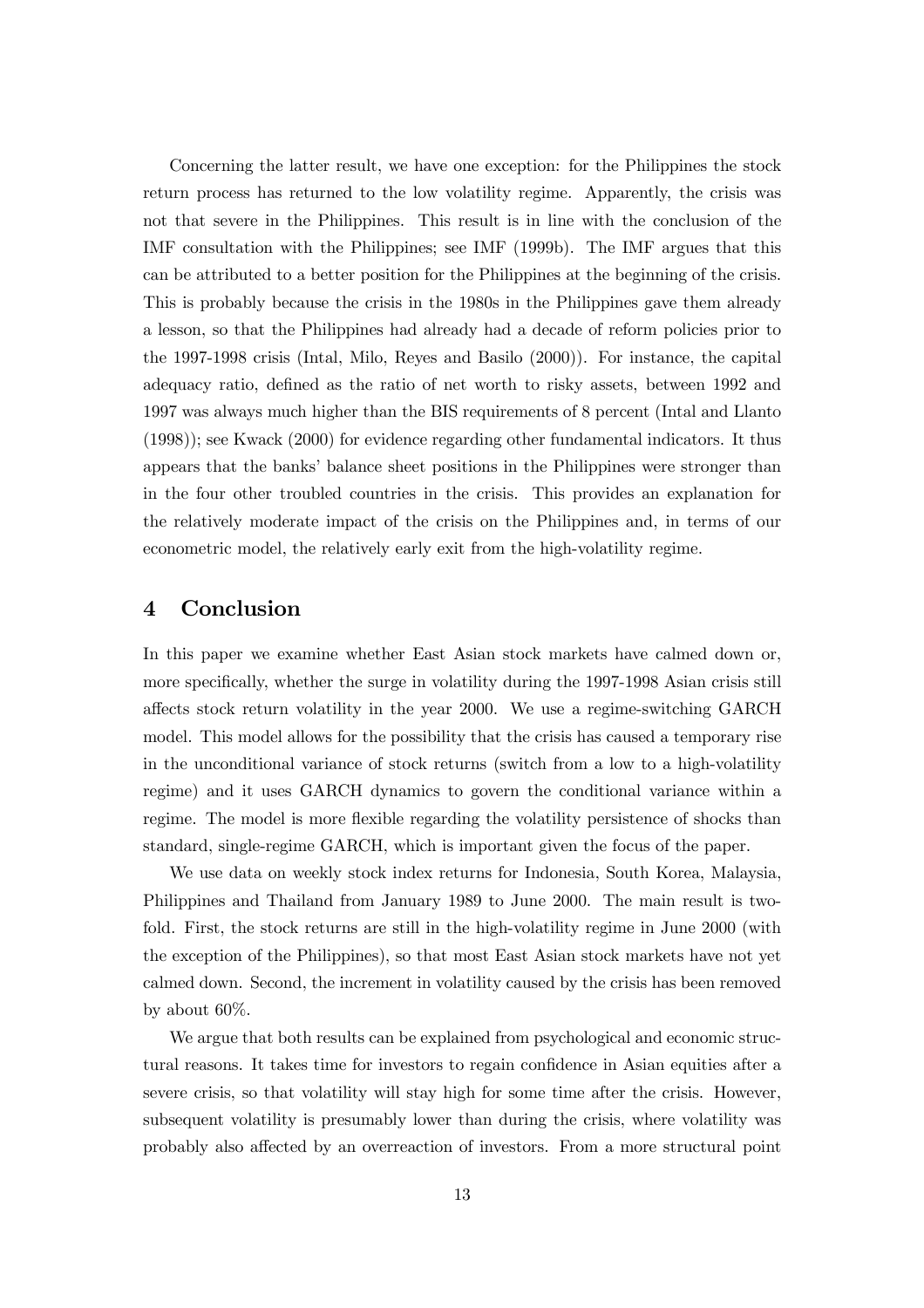of view, we explain our empirical results from the fact that the weakness of financial institutions in Asia has only been resolved partially, as restructuring the financial system in East Asia is a lengthy process. Hence, investors are not yet convinced that the reasons underlying the crisis have disappeared completely. The exceptional position of Philippines in our results (lowest impact of crisis) is consistent with this view, as the Philippines have already restructured their financial institutions for a decade, leading to a more sound financial system at the beginning of the crisis.

The experience of the Philippines provides a stimulus for the policy makers of the other countries in the region. Our results suggest that structural reform works. Hence, if the crisis countries continue with their policy reforms, their markets will calm down within the foreseeable future and will be less vulnerable to future crises.

The paper reports two other, more technical findings. First, the persistence of shocks in volatility varies over time. In volatile periods we find substantial persistence for some series, but we find no persistence of the (small) shocks that occur in tranquil periods. This is in contrast with the constantly high or permanent persistence of all shocks that is implied when using a standard, single-regime GARCH model. We show that the latter is presumably caused by ignoring movements of the unconditional variance (switches in regimes). Our second technical result is that the volatility regimes already explain a large part of the volatility clustering phenomenon in the data. Nevertheless, there remains some dynamics in the volatility process within regimes. The advantage of regime-switching GARCH is that it can capture both.

Our analysis can be extended and applied in various ways. For instance, to examine the economic sources of regime switches and the occurrence of crises, one can let the regime-switching probabilities depend on variables such as interest rates, price/earnings ratios, solvency ratios of banks and firms, and the current account. Moreover, given the similarities between the stock returns of the East Asian markets considered and the plausible correlation of the regime-switches, it may be worthwhile to do this in a multivariate framework. Perhaps there are a few factors that govern a large part of the volatility process for all countries. In this respect, one could substitute the regimeswitching GARCH model for the standard GARCH part in factor-GARCH models, such as the ones described in Diebold and Nerlove (1989). These issues are left for future research.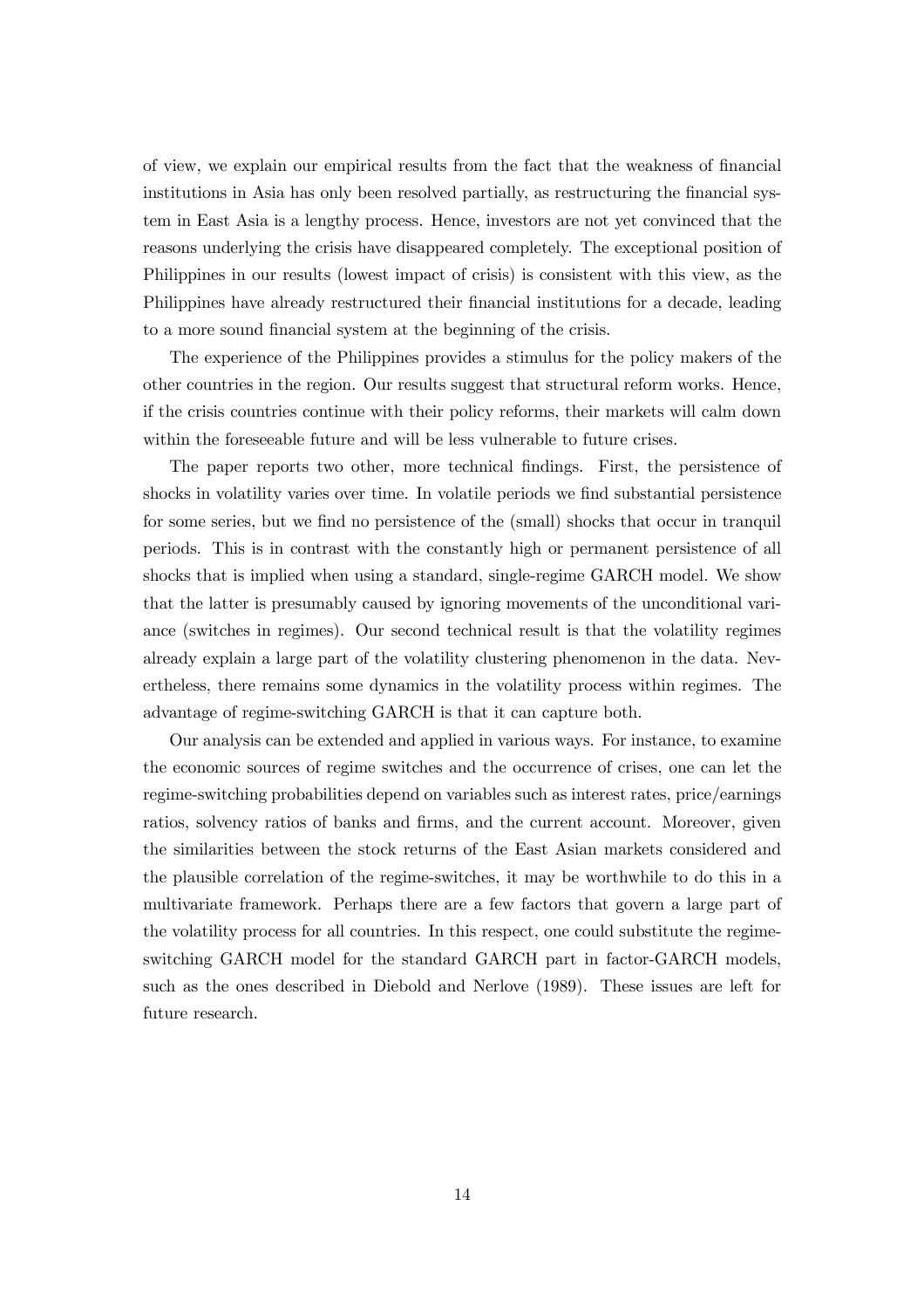# References

- Bekaert, G. and C.R. Harvey (1997), "Emerging Equity Market Volatility," Journal of Financial Economics, 43, 29-77.
- Bekaert, G. and C.R. Harvey (1999), "A Chronology of Important Financial, Economic and Political Events in Emerging Markets," URL: http://www.duke.edu/ charvey/Country\_risk/couindex.htm.
- Bollerslev, T., R.Y. Chou and K.F. Kroner (1992), "ARCH Modeling in Finance," Journal of Econometrics, 52, 5-59.
- Cai, J. (1994), "A Markov Model of Unconditional Variance in ARCH," Journal of Business and Economic Statistics, 12, 309-316.
- Choudhry, T. (1996), "Stock Market Volatility and the Crash of 1987: Evidence from Six Emerging Markets," Journal of International Money and Finance, 15, 969- 981.
- Corsetti, G., P. Pesenti and N. Roubini (1999), "What Caused the Asian Currency and Financial Crisis," Japan and the World Economy, 11, 305-373.
- De Santis G. and S. Imrohoroglu (1997), "Stock Returns and Volatility in Emerging Financial Markets," Journal of International Money and Finance, 16, 561-579.
- Diebold, F.X. and M. Nerlove (1989), "The Dynamics of Exchange Rates Volatility: A Multivariate Latent Factor ARCH Model," Journal of Applied Econometrics, 4, 1-21.
- Eichengreen, B. and C. Wyplosz (1993), "The Unstable EMS," Brookings Papers on Economic Activity, 1, 51-124.
- Gray, S.F. (1996), "Modeling the Conditional Distribution of Interest Rates as a Regime-Switching Process," Journal of Financial Economics, 42, 27-62.
- Hamilton, J.D. (1989), "A New Approach to the Economic Analysis of Nonstationary Time Series and the Business Cycle," Econometrica, 57, 357-384.
- Hamilton, J.D. and R. Susmel (1994), "Autoregressive Conditional Heteroscedasticity and Changes in Regime," Journal of Econometrics, 64, 307-333.
- Hansen, B.E. (1992), "The Likelihood Ratio Test under Nonstandard Conditions: Testing the Markov Switching Model of GNP," Journal of Applied Econometrics, 7, S61-S82.
- Huang, B.N., S.S. Nark and C.W. Yang (1999), "The Impact of Financial Liberalization on Stock Price Volatility in Emerging Markets," Journal of Comparative Economics, 28, 321-339.
- Intal, P. and G. Llanto (1998), "Financial Reform and Development in the Philippines, 1980-1997: Imperatives, Performance and Challenges," Philippine Institute for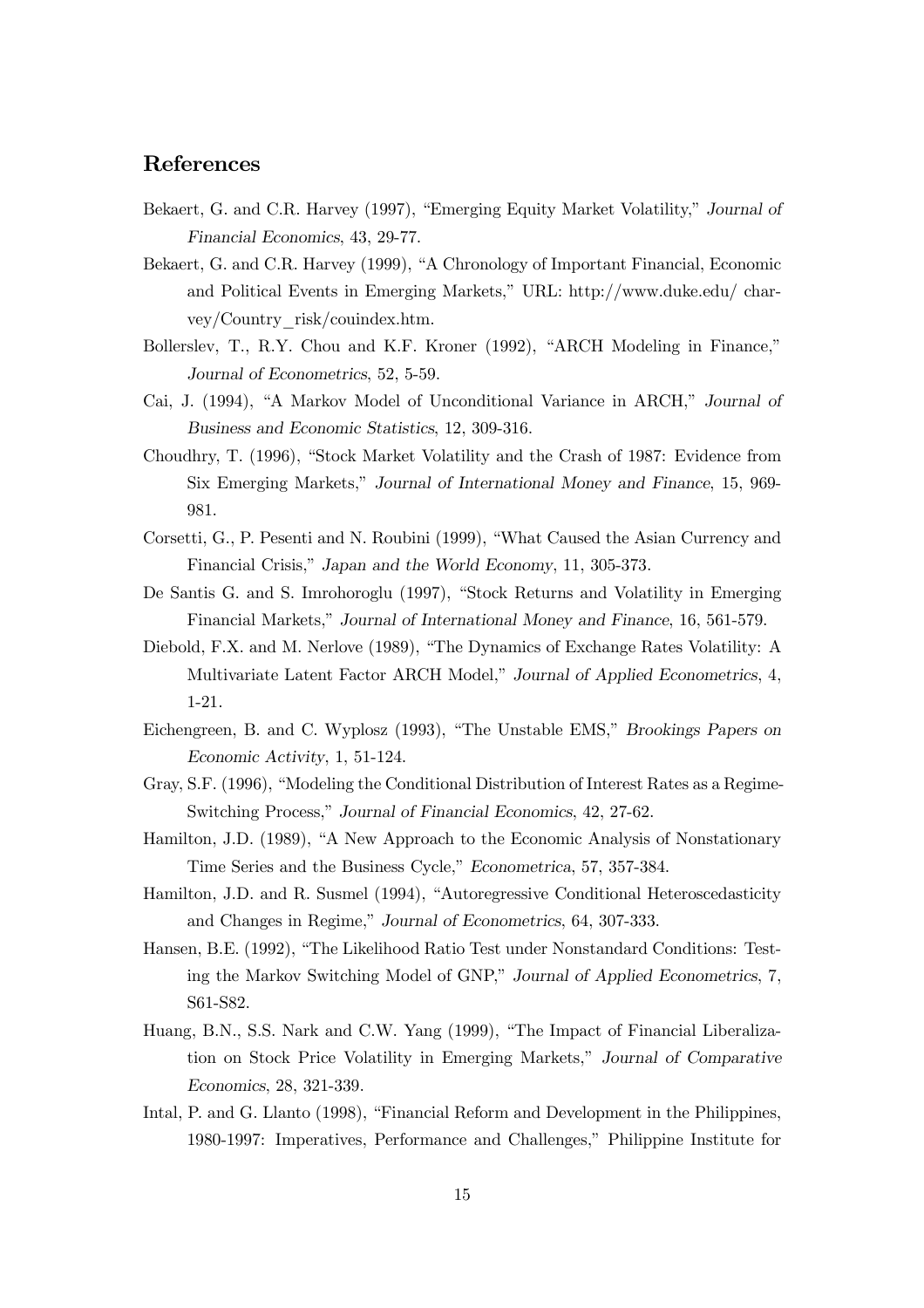Development Studies, Discussion Paper No. 98:2.

- Intal, P., M. Milo, C. Reyes and L. Basilo (2000), "The Philippines," in: McLeod, R.H. and R. Garnaut (eds.), East Asia in Crisis: From Being a Miracle to Needing One?, London: Routledge Publishers.
- International Finance Corporation (1998), "The IFC Indexes, Methodology, Definitions and Practices," URL: http://www.ifc.org/EMDB/METHOD.PDF.
- International Monetary Fund (1994), World Economic Outlook October 1994, Washington DC: International Monetary Fund.
- International Monetary Fund (1999a), Annual Report 1999, Washington DC: International Monetary Fund.
- International Monetary Fund (1999b), "IMF Concludes Article IV Consultation with Philippines," IMF Economic Reviews, 1999:2, 164-168.
- Kawai, M. (2000), "The Resolution of the East Asian Crisis: Financial and Corporate Sector Restructuring," Journal of Asian Economics, 11, 133-168.
- Kaminsky, G.L. (1998), "Currency and Banking Crises: The Early Warnings of Distress," Board of Governors of the Federal Reserve System, International Finance Discussion Paper No. 629.
- Kaminsky, G.L. and S.L. Schmukler (1999), "What Triggers Market Jitters? A Chronicle of the Asian Crisis," Journal of International Money and Finance, 18, 537-560.
- Klaassen, F.J.G.M. (2001), "Improving GARCH Volatility Forecasts with Regime-Switching GARCH," Empirical Economics, forthcoming.
- Krugman, P. (1998), "What Happened to Asia?" Massachusetts Institute of Technology, Working paper, URL: http://web.mit.edu/krugman/www/disinter.html.
- Kwack, S.Y. (2000), "An Empirical Analysis of the Factors Determining the Financial Crisis in Asia," Journal of Asian Economics, 11, 195-206.
- Lamoureux, C.G. and W.D. Lastrapes (1990), "Persistence in Variance, Structural Change, and the GARCH Model," Journal of Business and Economic Statistics, 8, 225-234.
- Obstfeld, M. (1996), "Models of Currency Crisis with Self-fulfilling Features," European Economic Review, 40, 1037-1047.
- Perron, P. (1989), "The Great Crash, the Oil Price Shock, and the Unit Root Hypothesis," Econometrica, 57, 1361-1401.
- Rodrik, D. and A. Velasco (1999), "Short-term Capital Flows," Harvard University, Working paper, URL: http://www.ksg.harvard.edu/rodrik/stcapflows.pdf.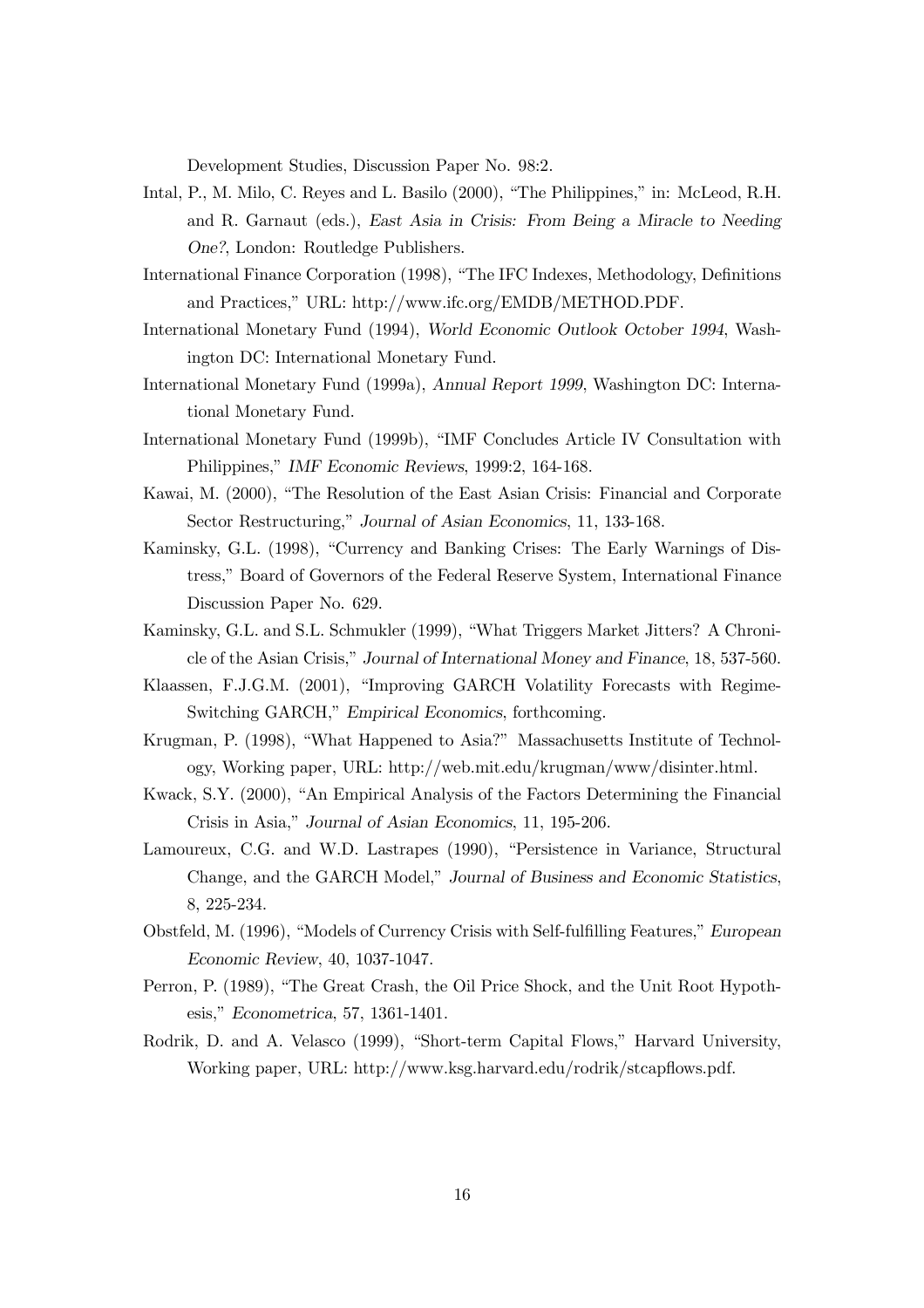|                              |              | <b>INDONESIA</b>  |                  | <b>KOREA</b>      |                   | <b>MALAYSIA</b>   |                   | PHILIPPIN.        |                   | <b>THAILAND</b>   |                     |
|------------------------------|--------------|-------------------|------------------|-------------------|-------------------|-------------------|-------------------|-------------------|-------------------|-------------------|---------------------|
|                              |              | G                 | RSG              | G                 | RSG               | G                 | RSG               | G                 | <b>RSG</b>        | G                 | RSG                 |
| Mean                         | $\mu$        | 0.09<br>(0.16)    | 0.04<br>(0.15)   | 0.00<br>(0.15)    | $-0.11$<br>(0.15) | 0.27<br>(0.12)    | 0.30<br>(0.12)    | 0.20<br>(0.16)    | 0.19<br>(0.16)    | 0.26<br>(0.19)    | 0.19<br>(0.17)      |
| Autocorr.                    | $\theta$     | 0.08<br>(0.05)    | 0.06<br>(0.04)   | 0.00<br>(0.04)    | $-0.02$<br>(0.04) | 0.05<br>(0.04)    | 0.04<br>(0.04)    | 0.14<br>(0.04)    | 0.16<br>(0.04)    | 0.12<br>(0.05)    | 0.13<br>(0.04)      |
| Uncond. var.<br>regime 1     | $\sigma_1^2$ |                   | 9.78<br>(1.45)   |                   | 10.34<br>(0.77)   |                   | 4.39<br>(0.48)    |                   | 8.12<br>(0.81)    |                   | 8.62<br>(0.70)      |
| Uncond. var.<br>regime 2     | $\sigma_2^2$ | 27.47<br>(15.59)  | 77.79<br>(54.72) | 19.30<br>(5.30)   | 45.83<br>(7.29)   | 14.35<br>(4.95)   | 25.61<br>(7.17)   | 14.43<br>(3.29)   | 27.62<br>(7.24)   | 23.21<br>(5.96)   | 50.12<br>(7.84)     |
| ARCH<br>regime 2             | $\alpha_2$   | 0.09<br>(0.03)    | 0.20<br>(0.12)   | 0.06<br>(0.02)    | 0.05<br>(0.05)    | 0.10<br>(0.02)    | 0.09<br>(0.04)    | 0.05<br>(0.03)    | 0.09<br>(0.08)    | 0.13<br>(0.03)    | 0.21<br>(0.07)      |
| <b>GARCH</b><br>regime 2     | $\beta_2$    | 0.90<br>(0.03)    | 0.72<br>(0.17)   | 0.92<br>(0.03)    | 0.73<br>(0.18)    | 0.89<br>(0.02)    | 0.87<br>(0.05)    | 0.92<br>(0.05)    | 0.47<br>(0.53)    | 0.84<br>(0.04)    | 0.47<br>(0.16)      |
| Regime<br>stay. prob.        | $p_{11}$     |                   | .998<br>(.003)   |                   | .994<br>(.005)    |                   | .987<br>(.009)    |                   | .988<br>(.008)    |                   | .991<br>(.005)      |
|                              | $p_{22}$     |                   | .997<br>(.004)   |                   | .988<br>(.010)    |                   | .990<br>(.007)    |                   | .981<br>(.013)    |                   | $.989\,$<br>(.007)  |
| Log-likelihood               |              | $-1406$           | $-1404$          | $-1676$           | $-1672$           | $-1570$           | $-1568$           | $-1613$           | $-1610$           | $-1739$           | $-1723$             |
| Autocorr. $\hat{\eta}_t$ :   | $\rho_1$     | $-0.01$<br>(0.04) | 0.02<br>(0.04)   | $-0.01$<br>(0.04) | 0.01<br>(0.04)    | 0.02<br>(0.04)    | 0.02<br>(0.04)    | $-0.01$<br>(0.04) | $-0.01$<br>(0.04) | $-0.01$<br>(0.04) | $-0.01$<br>(0.04)   |
|                              | $Q_{10}$     | 17.72<br>[0.06]   | 18.95<br>[0.04]  | 8.87<br>[0.54]    | 8.40<br>[0.59]    | 8.78<br>[0.55]    | 8.98<br>[0.53]    | 19.94<br>[0.03]   | 18.80<br>[0.04]   | 12.08<br>[0.28]   | $10.21\,$<br>[0.42] |
| Autocorr. $\hat{\eta}_t^2$ : | $\rho_1^s$   | 0.07<br>(0.04)    | 0.03<br>(0.04)   | 0.01<br>(0.04)    | 0.01<br>(0.04)    | $-0.01$<br>(0.04) | $-0.01$<br>(0.04) | $-0.01$<br>(0.04) | $-0.03$<br>(0.04) | $-0.01$<br>(0.04) | $-0.05$<br>(0.04)   |
|                              | $Q_{10}^s$   | 12.97<br>[0.23]   | 14.37<br>[0.16]  | 9.96<br>[0.44]    | 11.56<br>[0.32]   | 5.12<br>[0.88]    | 5.86<br>[0.83]    | 1.23<br>$[1.00]$  | 1.93<br>$[1.00]$  | 13.40<br>[0.20]   | 13.76<br>[0.18]     |

Table 1: Estimation results.

Standard errors in parentheses and p-values in square brackets.

"G" denotes the single-regime GARCH(1,1) model; "RSG" denotes the regime-switching  $GARCH(0,0;1,1) \text{ model.}$ 

The regime specific unconditional variances  $\sigma_1^2$  and  $\sigma_2^2$  have been computed from the unconditional variance formula in Klaassen (2001).

For Indonesia and the Philippines we have used a t-distribution instead of the normal distribution in (5) for both models to correct for the presence of outliers. The estimated inverted degrees of freedom are for Indonesia 0.22 (0.04) for G and 0.22 (0.06) and 0.18 (0.09) for RSG, and for Philippines 0.17 (0.04) for G and 0 (-) and 0.23 (0.07) for RSG.

The log-likelihoods for GARCH  $(1,1)$  and GARCH $(0,0;1,1)$  are not comparable in terms of standard likelihood ratio tests, because the models are not nested and testing for the presence of a second regime is not standard; see also footnote 3.

The normalized residual  $\widehat{\eta}_t$  is defined as  $\widehat{V}_{t-1}\{\varepsilon_t\}^{-1/2} \cdot \widehat{\varepsilon}_t$ .

The first-order autocorrelation,  $\rho_1$ , is estimated as the slope coefficient in a regression of  $\hat{\eta}_t$  on  $\hat{\eta}_{t-1}$ and a constant.  $Q_{10}$  is the Box-Pierce type statistic that combines the first ten autocorrelations. The first-order autocorrelation in the squared returns,  $\rho_1^s$ , and the corresponding Box-Pierce statistic,  $Q_{10}^s$ , are similarly defined.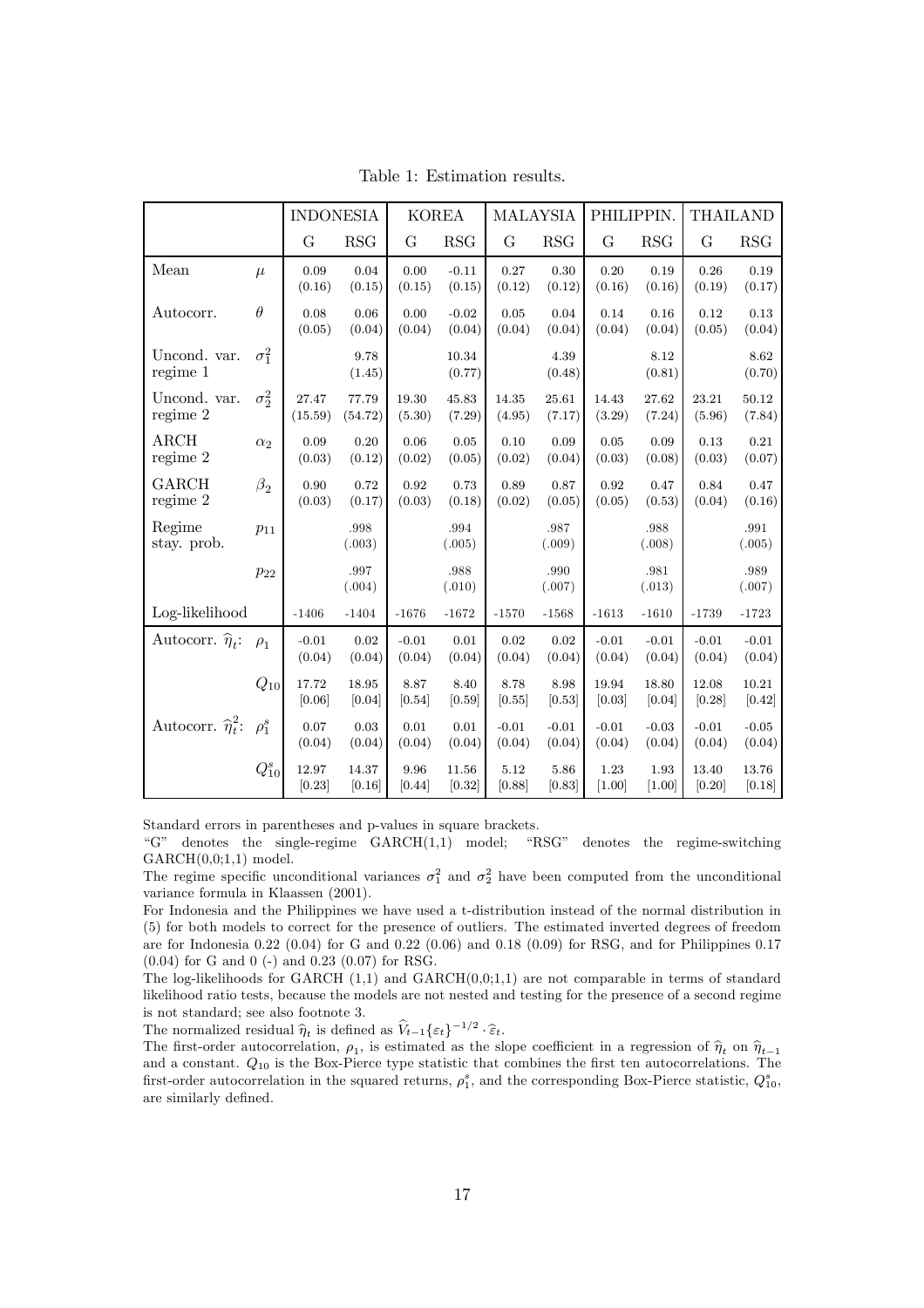

Figure 1: Indonesian stock market over the sample period October 1990 to June 2000.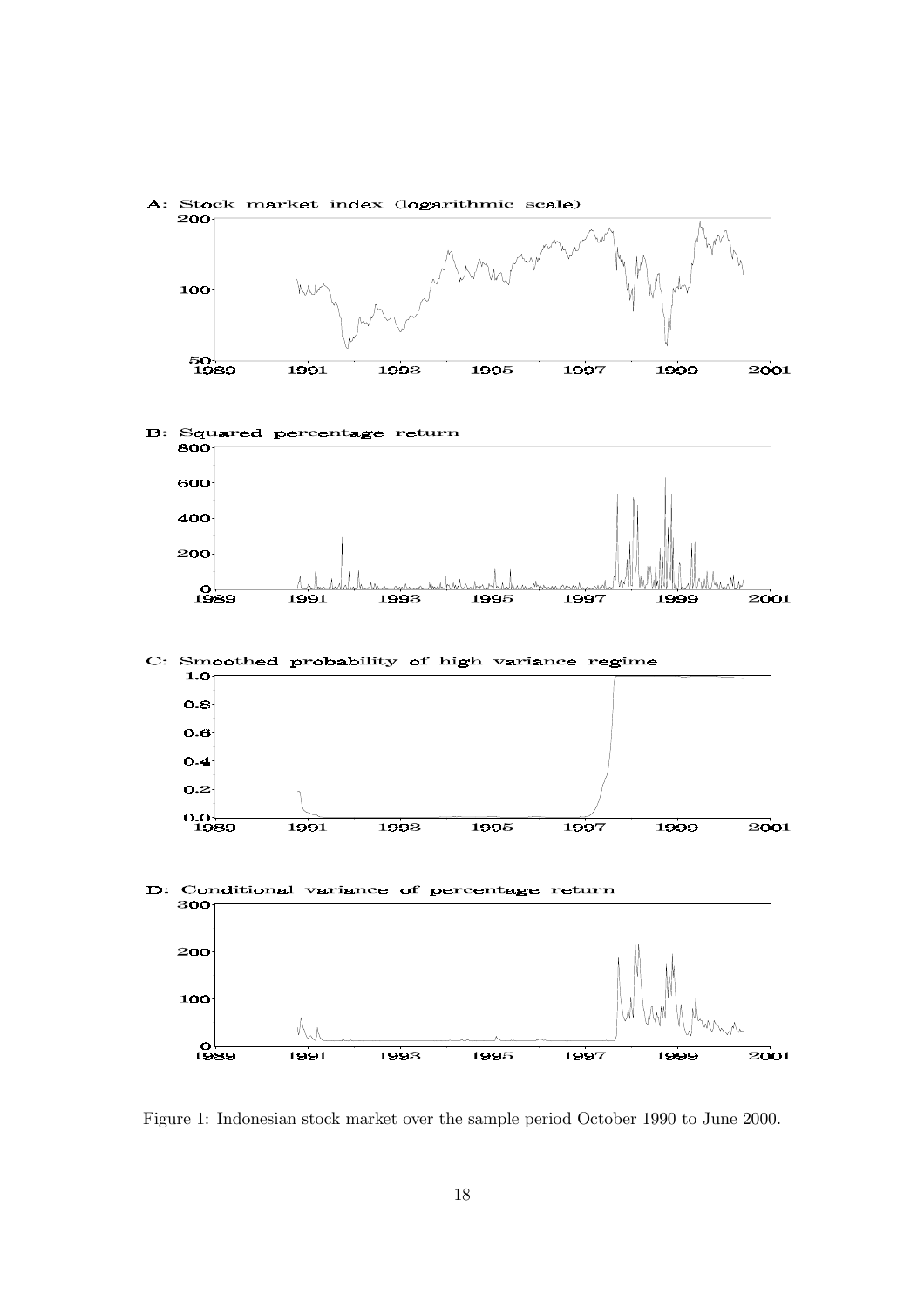

Figure 2: Korean stock market over the sample period January 1989 to June 2000.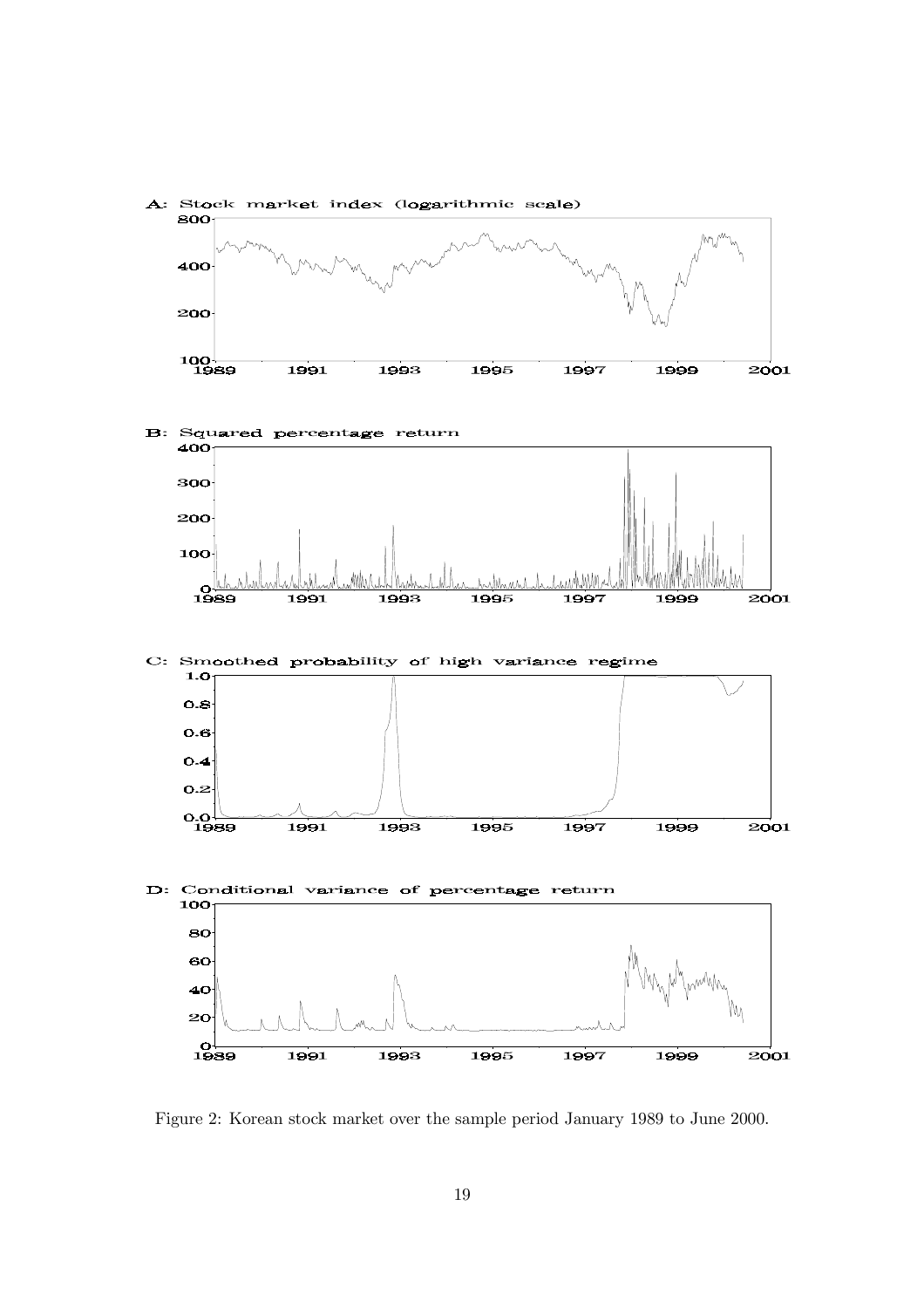

Figure 3: Malaysian stock market over the sample period January 1989 to June 2000.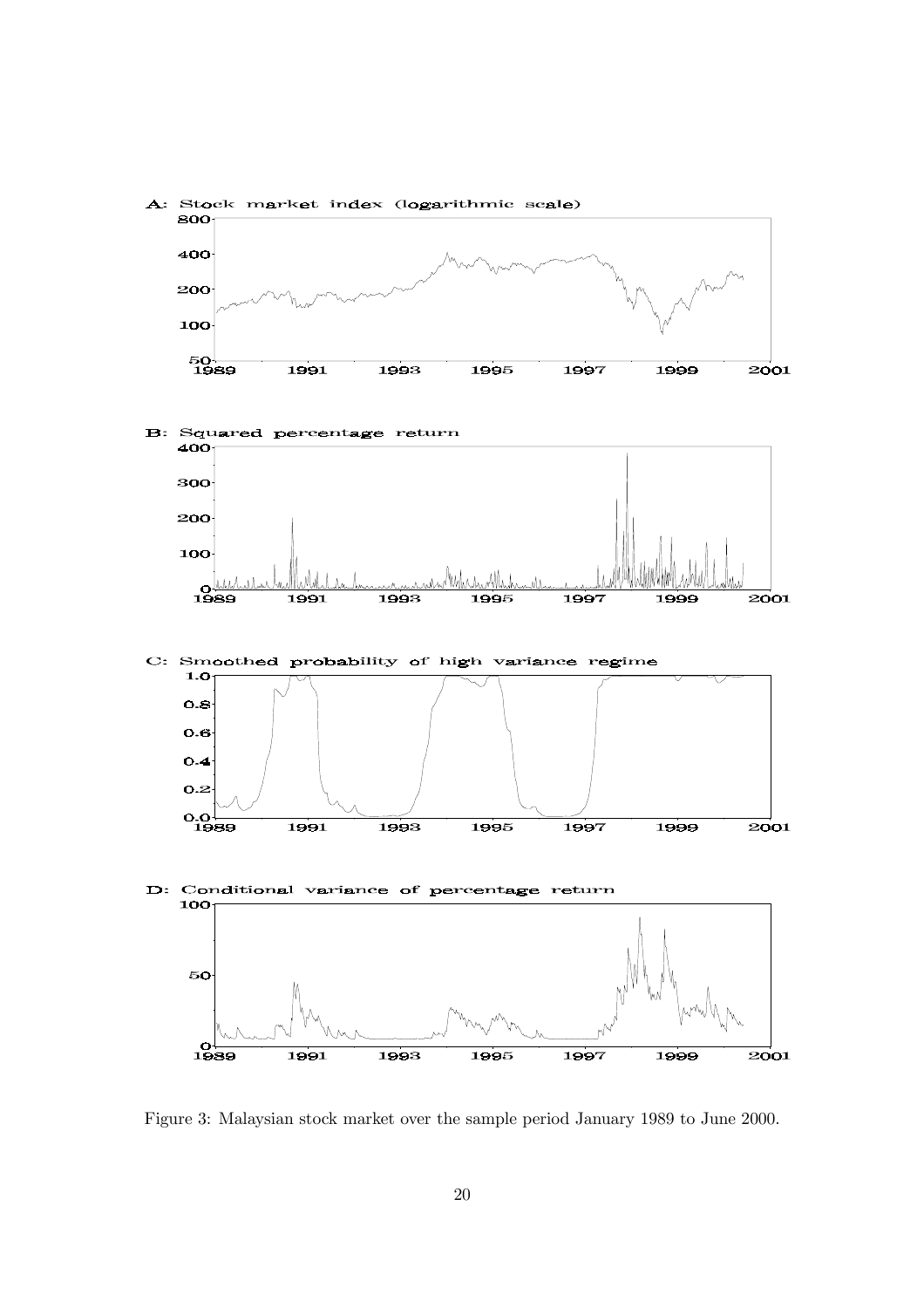

Figure 4: Philippine stock market over the sample period January 1989 to June 2000.